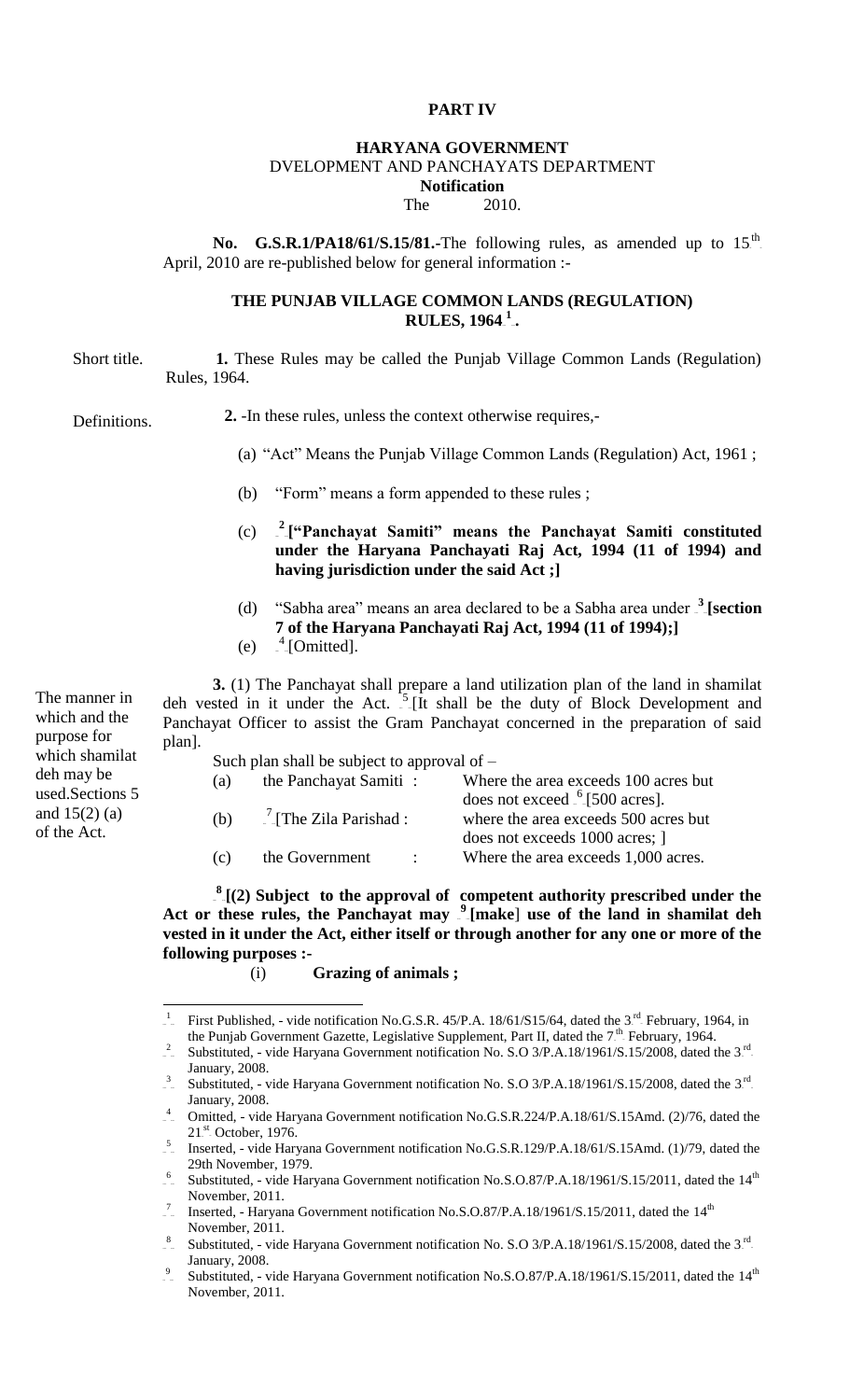- (ii) **Tree plantation or any other purpose related to forestry ;**
- (iii) **Dyeing and tanning of skins and hides ;**
- (iv) **Storage of fuel, fodder and/or grain ;**
- (v) **Cremation or burial ground ;**
- (vi) **Manure pits ;**
- (vii) **Public latrines, and/or urinal ;**
- (viii) **Drains or water channels ;**
- (ix) **Playgrounds ;**
- (x) **Government School building and its library ;**
- (xi) **Government Hospital or Dispensary, Maternity or First-aid Centres, Veterinary Hospital or Dispensary ;**
- (xii) **Vehicle parking related to agriculture and incidental purposes ;**
- (xiii) **Panchayat ghar or Janjghar or Village Chaupal ;**
- (xiv) **Ponds and Fisheries ;**
- (xv) **Wells, Hand-pumps, Water works, or any other Water Lifting device ;**
- (xvi) **Crop thrashing ground ;**
- (xvii) **Kohloo ;**
- (xviii) **Cultivation ;**
- (xix) **Model Farm, Seed Farm, Dairy Farm, Nursery, Garden or any other Horticultural purposes ;**
- (xx) **Production of food, fiber or fodder crops;**
- (xxi) **Stone Crusher, Brick-kilns, Pottery, extraction of shora, sand, stone, kankar, bajri or other minerals defined in the Punjab Minor Mineral (Concession) Rules, 1964 ;**
- (xxii) **Special Economic Zone Projects and Industrial development ;**
- (xxiii) **Roads, Pathways, Streets, Lanes and Bye-lanes ;**
- (xxiv) **Recreation parks, Children's Park and Sports Stadium ;**
- (xxv) **Residential;**
- (xxvi) **Educational and knowledge centres including libraries to be set up by non-governmental institutions or individual ;**
- (xxvii) **Hospital or Dispensary, Maternity or First-aid Centres, Veterinary Hospital or Dispensary to be set up by nongovernmental institution or individual;**
- (xxviii) **Any other kindred common purpose:**

#### **Provided that the use of land for the purposes mentioned under clauses (xix) to (xxviii) shall be with the prior approval of State Government.]**

(3) Subject to the approval of Panchayat Samiti, a Panchayat may unite with any other body or bodies being a Gram Panchayat, local authority or an institution or branch of an institution, established for the development of Panchayats and recognized by government in taking up any of the purpose specified in sub-rule (2).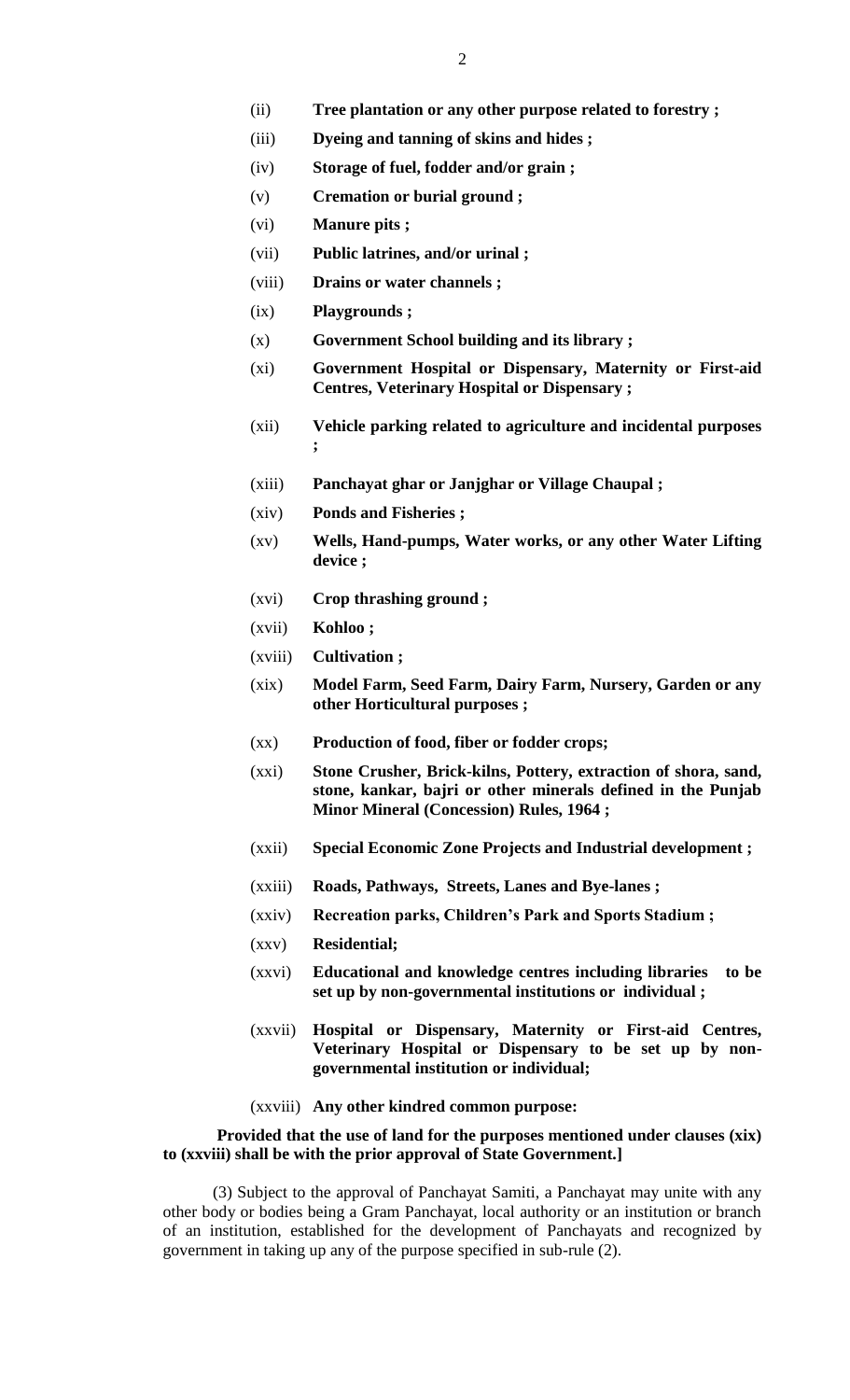$T<sub>-1</sub>(4)$  The Panchayat shall earmark an area of land not exceeding five acres, if available, in the village for the use of potters to excavate raw earth if so advised by the Deputy Commissioner].

**4.**  $\int_{0}^{2}$  [Omitted].

 $3\overline{15}$ . A Panchayat, if it is of opinion that it is necessary so to do for the **benefit of the inhabitants of the village may, with the prior approval of the State Government, transfer any land in shamilat deh by exchange with the land of an equivalent value to be determined by the Deputy Commissioner in whose jurisdiction the land is situate:**

**Provided that State Government shall not accord any approval in cases which are not received through the Deputy Commissioner concerned:** 

 **Provided further that for the purpose of allotment of residential plots to the eligible families identified under the scheme approved by the State Government, to**  allot house-sites to the Scheduled Castes', <sup>4</sup> [Backward Classes] families and the **families living below poverty line, the concerned Deputy Commissioner or Sub-Divisional Officer (Civil), as may be authorized by the State Government, shall be competent to accord approval for transfer any land in shamilat deh, by way of exchange, with the land of equivalent value].** 

 $\frac{5}{3}$  [6. (1) Except where otherwise provided in these rules, all leases of land in **shamilat deh shall be by auction, after making publicity in the manner laid down in**  sub rule (10). All documents executed in this connection shall be signed by <sup>6</sup> [the] **Sarpanch or in his absence by a Panch performing the duties of the Sarpanch and two other Panches of the Gram Panchayat.**

**(2) Lease of land in shamilat deh already under plough shall not be given for a period exceeding two years while that of land not under plough and infested with trees, bushes etc. may be given for a period not exceeding five years to the highest bidder ordinarily in the month of April or May to the maximum advantage of the inhabitants of village. The annual lease money shall be paid on the bidding spot and for the remaining years of lease, if any, the annual lease money shall be paid, in advance, not later than February every year. The auction shall be subject to the approval of-**

**(a) the Panchayat Samiti-**

- **(i) where the area does not exceed 100 acres and the highest bid of the lease at the auction is less than the average lease rate of similar lands in the neighbourhood for the last five years; or**
- (ii) where the area exceeds  $\overline{100}$  acres, but does not exceed  $\overline{7}$ [500] **acres;**
- <sup>8</sup><sub>[(a-i)</sub> the Zila Parishad- where the area exceeds 500 acres but does **not exceed 1000 acres; ]**
- **(b) the Government- where the area exceeds 1,000 acres:**

**Provided that on the application of the lessee made before the expiry of the lease, the Panchayat may renew the lease for a period not exceeding two years at a** 

Leases of land. Sections 5 and 15(2) (f) of the Act.

 1  $\bar{ }$ <sub>2</sub> Added, - vide Haryana Government notification No.DPH-LA-1-91/636, dated the 9<sup>th</sup> December, 1991. Omitted, - vide Haryana Government notification No. G.S.R.52/P.A.18/S.15/Amd. (1)/82, dated the

 $1<sup>st</sup>$  April, 1982.

<sup>&</sup>lt;sup>3</sup> Substituted, - vide Haryana Government notification No. S.O 3/P.A.18/1961/S.15/2008, dated the 3<sup>rd</sup>. January, 2008.

<sup>4</sup> Inserted, - Haryana Government notification No.S.O.87/P.A.18/1961/S.15/2011, dated the  $14<sup>th</sup>$ November, 2011.

<sup>&</sup>lt;sup>5</sup> Substituted, - vide Haryana Government notification No. S.O 3/P.A.18/1961/S.15/2008, dated the 3<sup>rd</sup>. January, 2008.

 $^{6}$  Substituted, - vide Haryana Government notification No.S.O.87/P.A.18/1961/S.15/2011, dated the 14<sup>th</sup> November, 2011.

<sup>7</sup> Substituted, - vide Haryana Government notification No.S.O.87/P.A.18/1961/S.15/2011, dated the 14<sup>th</sup> November, 2011.

<sup>&</sup>lt;sup>8</sup> Substituted, - vide Haryana Government notification No.S.O.87/P.A.18/1961/S.15/2011, dated the 14<sup>th</sup> November, 2011.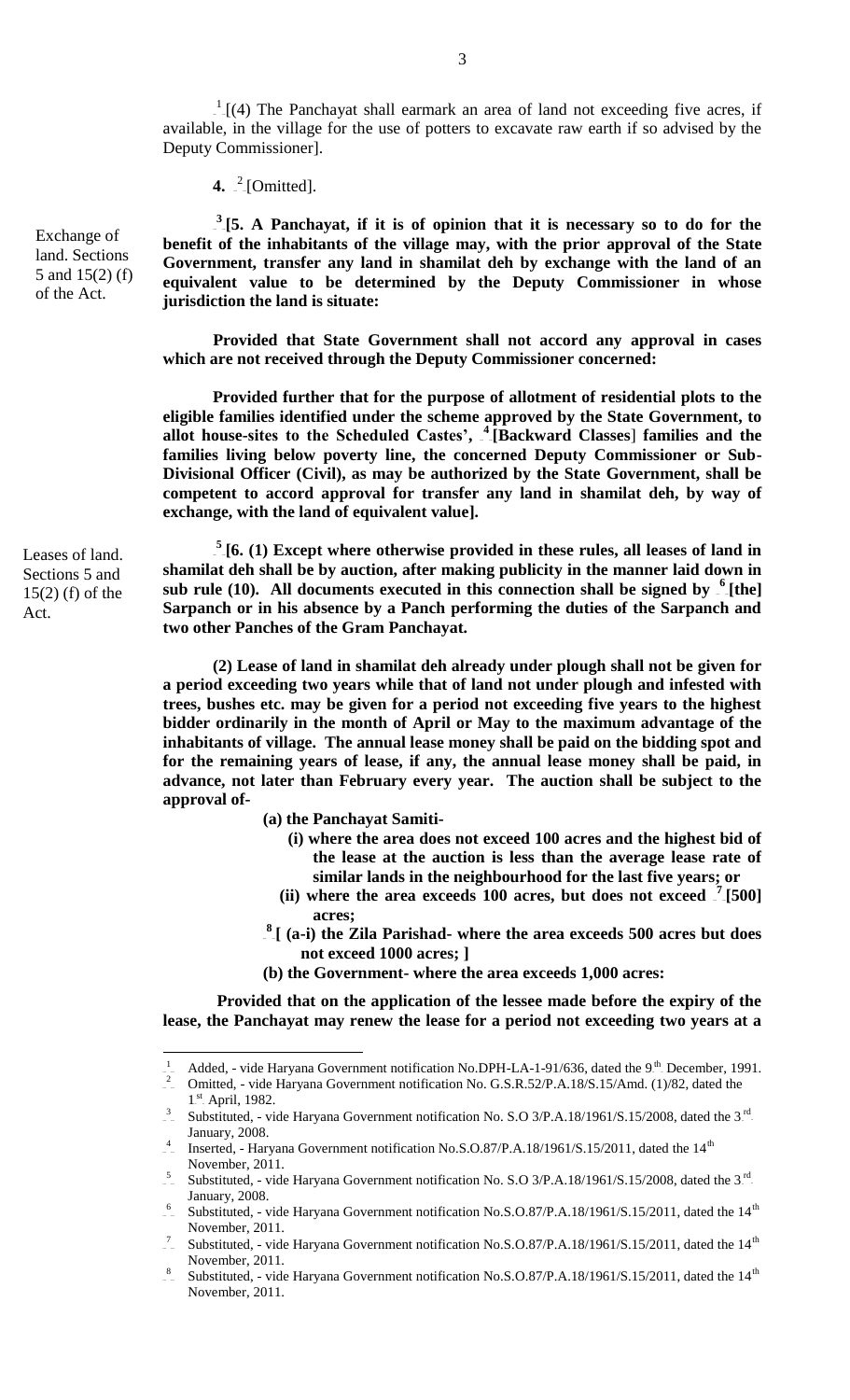**time if it considers that renewal of lease is in the interest of better cultivation and is satisfied that the lessee has made improvements by rendering such land fit for cultivation or has made improvements by digging a well or installing a pumping-set or a tube-well or constructing a** *pucca* **structure on such land:**

 **Provided further that the annual lease money of such land for which lease has been renewed shall be determined by the Collector or the officer appointed by him for the purpose on the basis of market rental value of similar lands in the neighbourhood:**

**Provided further that-**

- **(a) the maximum area of land in shamilat deh to be leased to a person for cultivation shall not exceed ten acres at any time;**
- **(b) the Panchayat shall not lease land in shamilat deh for cultivation to a person-**
	- **(i) having a holding of ten acres or more; or**
	- **(ii)** already holding lease under any other Panchayat;
- **(c) out of the land proposed to be leased for cultivation, thirty per cent, ten per cent, ten per cent, respectively, shall be reserved for giving on lease by auction, to members of the Scheduled Castes, Backward Classes and dependents of defence personnel killed in any war after the independence of India.**
- **Explanation.-If on two different dates fixed for auction, no such person is forthcoming or the Panchayat Samiti refuses to confirm the auction under sub-clause (i) of clause (a) of sub-rule (2), the reservation shall cease to have effect ;**
- **(d) out of land proposed to be leased for cultivation five acres to ten acres land according to the need shall be reserved for grazing and resting of cattle in case land for such purposes is not already available; and**
- **(e) any Sarpanch or Panch or member of his/her family such as father, grandfather, mother, grandmother, wife/husband, son/daughter, son-inlaw, daughter-in-law, grandson/ granddaughter, great-grandson/ greatgranddaughter, or any other relative dependent on him/her shall not be allowed to bid for the auction and to take land in shamilat deh on lease.**

**(3) The potters and the members of Scheduled Castes of the same village may be allotted non-cultivable land on lease upto one acre for installation of** *maidani* **brick kiln for a period of one year at the rate of one thousand rupees per year.**

 $\frac{1}{2}$  [(3A) A panchayat may lease out its non-cultivable land by way of open **auction with minimum reserve price of rupees twenty thousand per acre per year for a period of five years and further renewable for a period of five years at a time for setting up brick kiln:** 

**Provided that-**

- **(i) progressive increase in lease money shall not be less than twenty five per centum of the lease money after every five years;**
- **(ii) the brick-kiln owner shall not be allowed to excavate the earth more than four feet in depth;**
- **(iii) the lessee shall pay an amount equal to lease money of two years in advance in the shape of earnest money to the panchayat, which shall be adjusted against the lease money of the last two years of the lease period and no interest shall be payable on the amount of earnest money;**

<sup>1</sup> Inserted, - vide Haryana Government notification No. S.O  $62/P.A.18/1961/S.15/2010$ , dated the 15<sup>th</sup> April, 2010.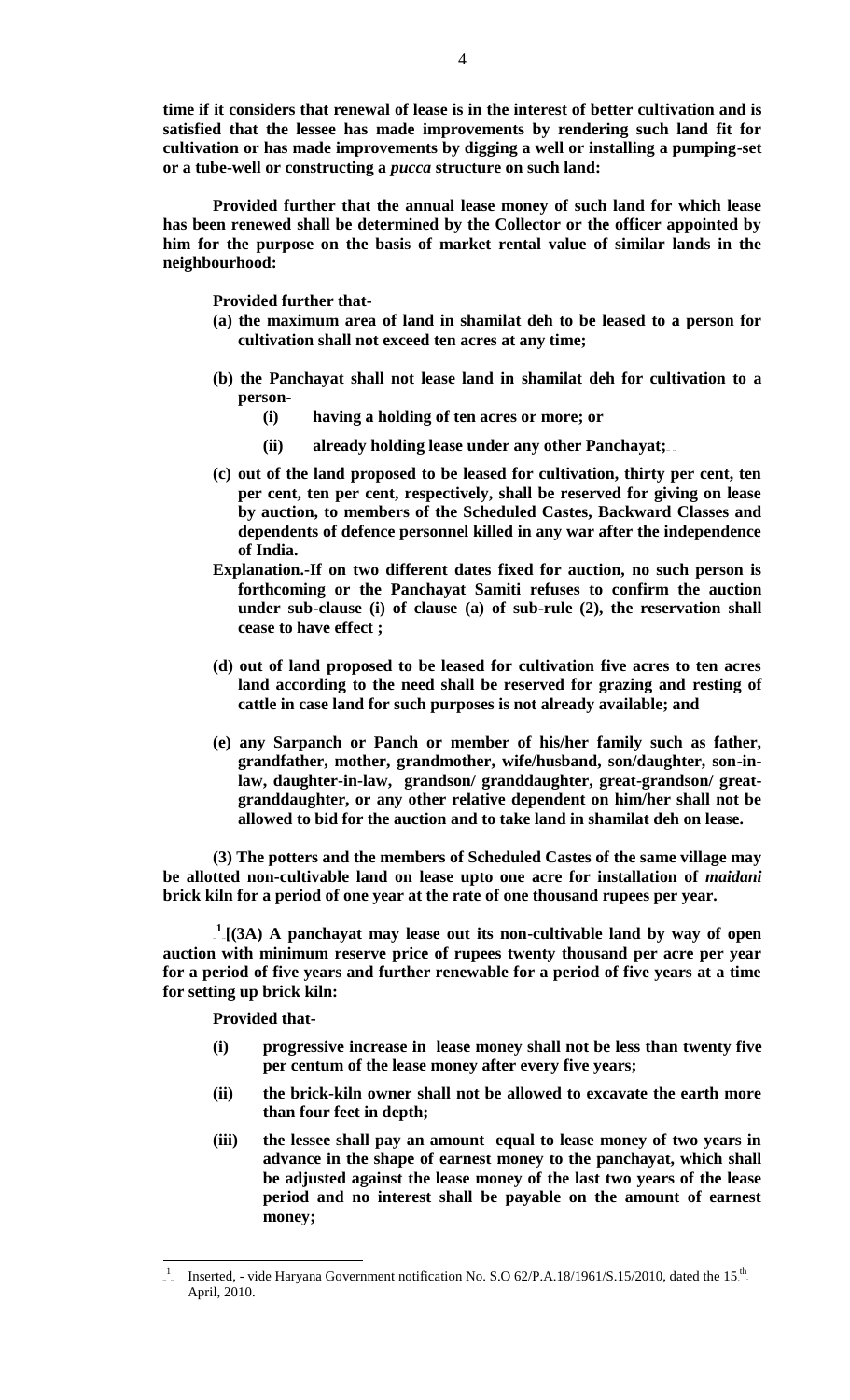- **(iv) the lessee shall deposit the initial lease money on the bidding spot, failing which the auction shall automatically stand cancelled;**
- **(v) the lessee shall deposit the annual lease money for subsequent years on or before the due date, which shall be the date he takes possession of the land, failing which the lease shall automatically stand cancelled and the security forfeited; and**
- **(vi) the lessee have no right to sub-let the lease land.**

 $1$ <sup>1</sup>[(4) Gram Panchayat may with prior approval of the State Government, **lease out its land in the zone notified for the purpose by the Environment Department or to which the Haryana State Pollution Control Board intends to issue 'No Objection Certificate' by auction on annuity basis for a period not exceeding twenty years for setting up stone crushers. The terms and conditions of lease including the lease money and mode of leasing out, shall be such as approved by the State Government from time to time:]**

**Provided that-**

- **(i) progressive increase in lease money shall not be less than twenty per centum of the initial annual lease money after every three years;**
- **(ii) an amount equal to two and a half years initial yearly lease money shall be deposited in favour of Gram Panchayat as security by fixed deposit receipt in the Haryana State Cooperative Bank before taking**  possession, which shall be adjustable against lease of the 19<sup>th</sup> and 20<sup>th</sup>. **year;**
- **(iii) the lessee shall deposit the initial annual lease money on the bidding spot, failing which the auction shall automatically stand cancelled; and**
- **(iv) the lessee shall deposit the annual lease money for subsequent years on or before the due date, which shall be the date he takes possession of the land, failing which the lease shall automatically stand cancelled and the security forfeited.**

**(5) Panchayat may with the prior approval of the State Government, lease out its land by allotment for a period not exceeding thirty-three years and further renewable for a period not exceeding thirty-three years for setting up infrastructure facilities, units of public utility nature, educational institutions, Special Economic Zone Projects and Industrial Development or for such purposes as may be approved by the State Government to be for the benefit of village community. The terms and conditions of lease including the lease money and mode of leasing out, shall be such as may be approved by the State Government from time to time:**

**Provided that State Government may specify the maximum area of land in shamilat deh which can be leased out by a Gram Panchayat and may further specify area to be retained by each Gram Panchayat for common purposes such as charand, pond, cremation ground, playground etc. in the interest of inhabitants of the village:**

<sup>2</sup> [Provided further that the concerned Deputy Commissioner shall be the **competent authority to accord approval to the Gram Panchayat for leasing out its land upto an area of one acre, over which unauthorized religious construction has**  taken place before the 29<sup>th</sup> September, 2009.]

**(6) Auction of every pond-**

 $\overline{a}$ 

**(i) used for plantation of shingharas may be made on yearly basis in the month of July every year; and**

<sup>1</sup> Substituted, - vide Haryana Government notification No. S.O 11/P.A.18/1961/S.15/2009, dated the 23.<sup>rd</sup>. January, 2009.

<sup>&</sup>lt;sup>2</sup> Added, - vide Haryana Government notification No. S.O 23/P.A.18/1961/S.15/2010, dated the 25<sup>th</sup> January, 2010.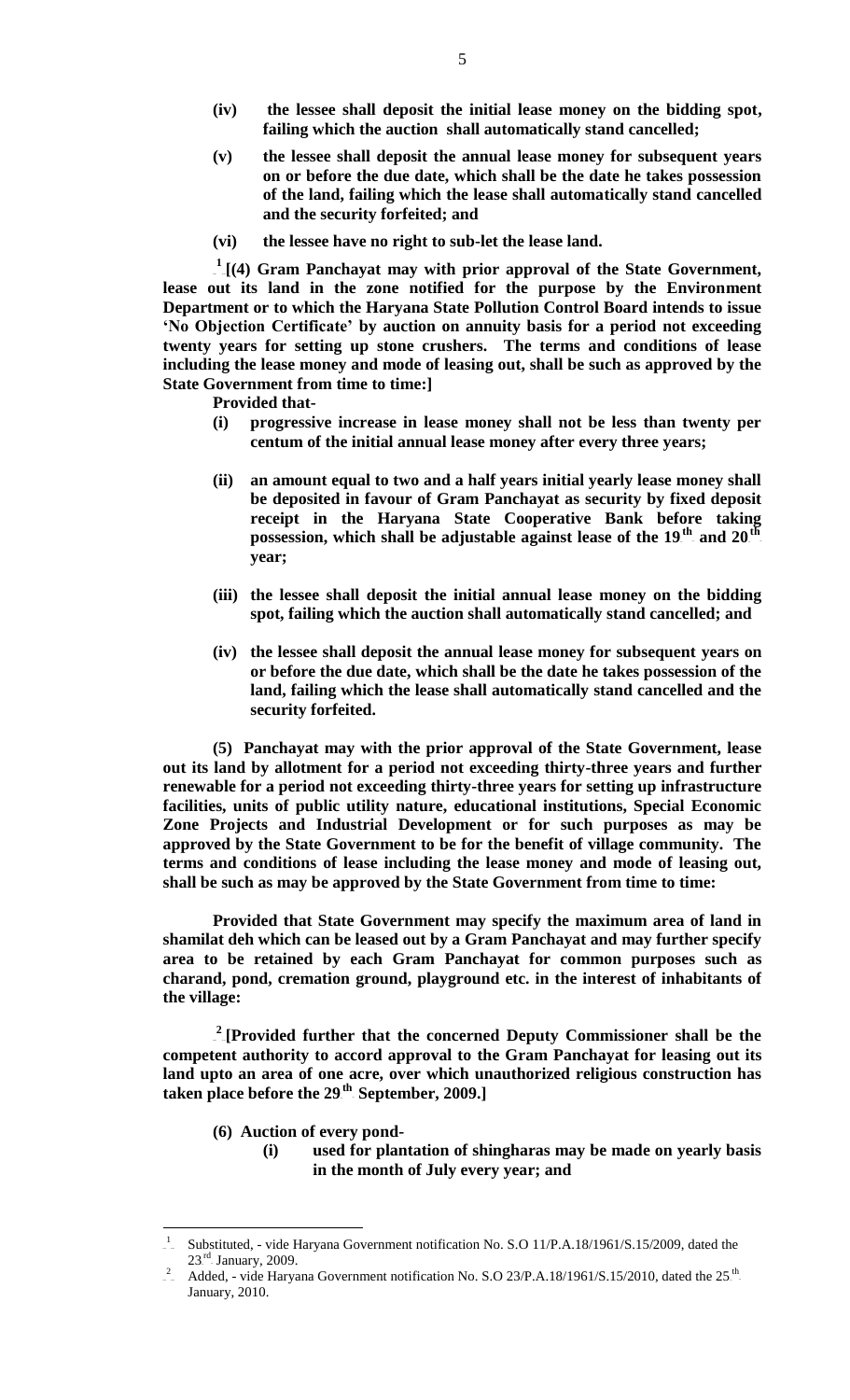**(ii) used for stocking fish may be made for a period not exceeding**  <sup>1</sup>[five] years preferably in the month of September:

**Provided that not more than half of the total number of ponds in a village shall be leased out at any point of time:**

<sup>2</sup> [Provided further that the reserve annual price shall not be less than **rupees ten thousand per acre per year].**

**(7) The Panchayat may auction every year the surplus and useless trees with the prior approval of Deputy Commissioner. All trees standing on the land in shamilat deh shall be marked with numbers and the number of trees so marked shall be specifically mentioned in the auction notice and the sale deed.**

**(8) In every case of lease, a lease deed shall be duly executed by the lessee and the lessee shall surrender to the Panchayat, possession of the land leased to him, if he defaults in the payment of rent.** 

**(9) The Panchayat may, by resolution passed in this behalf, entrust the auction of lease of any land in shamilat deh vested in it to the Panchayat Samiti which may depute its Executive Officer to conduct the auction, after giving due publicity in the manner specified in sub-rule (10), at the cost of the Panchayat.**

**(10) (a) The publicity to lease auction programme shall be given 15 days before the date of auction by specifying the description of land, the date, time and place fixed for the auction of lease-**

- **(i) through any local vernacular newspapers and where the auction of stone quarries bajri or other minor minerals or for setting up stone crushers is to be held, also through an English newspaper with wide circulation;**
- **(ii) by pasting a copy of the auction notice on an outer door of Panhayatghar, village Patwar Khana, offices of Panchayat Samiti and at some other conspicuous places of the shamilat deh or of the estate in which the shamilat deh is situated; and**
- **(iii) by beat of drum within the Sabha area.**

**(b) The terms and conditions of auction shall be announced at the time of auction.**

- **(11) (i) The auction of lease of any land in shamilat deh vested in the Panchayat shall be conducted in the presence; and under the supervision, of the Block Development and Panchayat Officer and in case of his inability, an Extension Officer of the Block.**
	- **(ii) A copy of every auction notice shall be sent to the Block Development and Panchayat Officer concerned fifteen days before the date of auction.**
	- **(iii) The Block Development and Panchayat Officer or the Extension Officer, as the case may be, shall present himself at every auction in respect of which a notice is sent to him under clause (ii).**

**(12) On the expiry of lease period, the land shall automatically revert to the Panchayat and no separate proceedings under any law shall be required to terminate the lease or to take the possession thereof. The Panchayat shall be competent to take over the possession of the leased premises including the constructions thereon, if any, for which no compensation shall be payable].** 

 $\frac{1}{\sqrt{2}}$ Substituted, - vide Haryana Government notification No. S.O 62/P.A.18/1961/S.15/2010, dated the  $15<sup>th</sup>$  April, 2010.

<sup>2</sup> Added, - vide Haryana Government notification No. S.O  $62/P.A.18/1961/S.15/2010$ , dated the  $15<sup>th</sup>$ . April, 2010.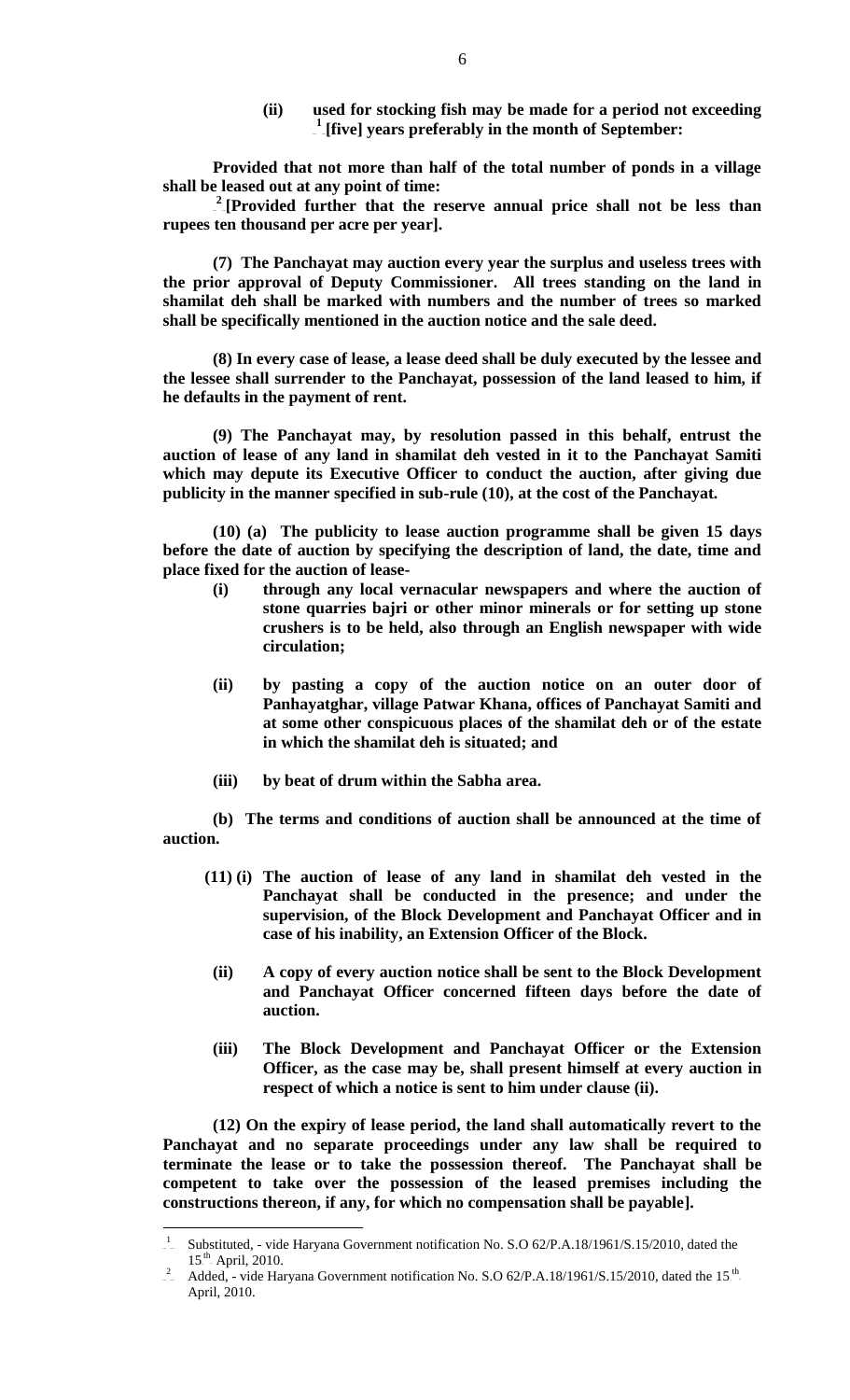Lease of land in shamilat deh to lessees of East Punjab Utilization of Lands Act, 1949. Sections 5 and 15 of the Act.

<sup>1</sup>[6A. Notwithstanding anything contained in these rules, the Gram Panchayat may, with prior approval of the State Government, lease out its land for cultivation purposes for a period upto 99 years to the original lessees of East Punjab Utilization of Lands Act, 1949, or to their legal heirs, who are in continuous cultivating possession of such land or of any other land in the same village upto a maximum limit of original allotted land:

Provided that the terms and conditions on which the land may be leased out shall be as under:-

- (i) the lessees shall make one time payment of Rs.2500/- per acre for settlement of the period for which the land remained under their use and in unauthorized occupation;
- (ii) the lessees shall pay Rs.1000/- per acre per year as lease money with 20% increase after every ten years;
- (iii) the lessees shall have no right to sub lease the land;
- (iv) the eligible person will have to submit an application to the concerned Gram Panchayat with a copy to the Deputy Commissioner, within six months from the date of notification of these rules. After the approval is granted by the State Government, the Gram Panchayat may execute a lease deed within a maximum period of six months.**]**

**7**..-(1) Subject to the provisions of section 5 of the Act, where in a village cultivable area in Shamilat deh is 200 acres or more, such land may be leased out without auction to the Collective Farming Co-operative Societies, if any, constituted in the village under the Punjab Co-operative Societies Act, 1961, on such terms and conditions as may be agreed to by the Panchayat with the approval of the  $2$ -[Panchayat Samiti]. Where there are more than one Collective Farming Co-operative Societies in a village, the land in shamilat deh may be leased out to them in pro-portion to the strength of their <sup>3</sup> [members]. The Collective Farming Co-operative Societies shall execute a lease deed in favour of the Panchayat. The total period of the lease shall not exceed 5 years.

(2) Such leases shall be subject to review by the  $^{4}$ -[Panchayat Samiti] concerned annually so that the Panchayat or the Society may not suffer due to subsequent events which may affect the fertility or improvement in the land.

(3) If in any case the Panchayat has purchased a tractor or other equipment for the cultivation on the land in shamilat deh, the Collective Farming Co-operative Societies may purchase or take on hire such machinery and equipment on such reasonable price or rent, as the case may be mutually settled by the Panchayat and the said Society.

(4) In case the Society used such land for any purpose other than cultivation and purposes subservient thereto or violates any terms or conditions of the lease or ceases to cultivate such land collectively in accordance with the bye-laws of the Society, the Panchayat may resume the land without payment of any compensation.

(5) Lease money shall be payable by the Collective Farming Co-operative Societies in advance as provide in clauses (a) and (b) of sub-rule (7) of rule 6.

<sup>5</sup> [7A. Any sale, gift, exchange, transfer, alienation, lease, contract or **agreement shall be deemed to be detrimental to the interest of a Panchayat if,- (i) it has been granted or made, as the case may be, otherwise than by following the procedure laid down for grant of lease or making of** 

Lease of land in Shamilat Deh to **Collective** Farming Cooperative Societies Sections 5 and 15(2) (f) of the Act.

Sale, gift, exchange, transfer, alienation, lease contract and agreement detrimental to the interests of Panchayat. Sections 5B(2),  $10A(2)$ (iii) and 15(2) of the Act.

<sup>1</sup> Substituted, - vide Haryana Government notification No. S.O 116/P.A.18/1961/S.15/2010, dated the  $29<sup>th</sup>$  November, 2010.

<sup>2</sup> Added, - vide Haryana Government notification No. G.S.R. 90/P.A. 18/61/S.15/Amd./70, dated the  $24<sup>th</sup>$  July, 1970

<sup>&</sup>lt;sup>3</sup> Substituted, - vide Haryana Government notification No.S.O.87/P.A.18/1961/S.15/2011, dated the 14<sup>th</sup> November, 2011.

<sup>4</sup> Substituted for 'Zila Parishad', - vide Haryana Government notification No.G.S.R.224/P.A.18/61/ S.15Amd.  $(2)/76$ , dated  $21<sup>st</sup>$ . October, 1976.

<sup>&</sup>lt;sup>5</sup> Substituted, - vide Haryana Government notification No. S.O 3/P.A.18/1961/S.15/2008, dated the 3<sup>rd</sup>. January, 2008.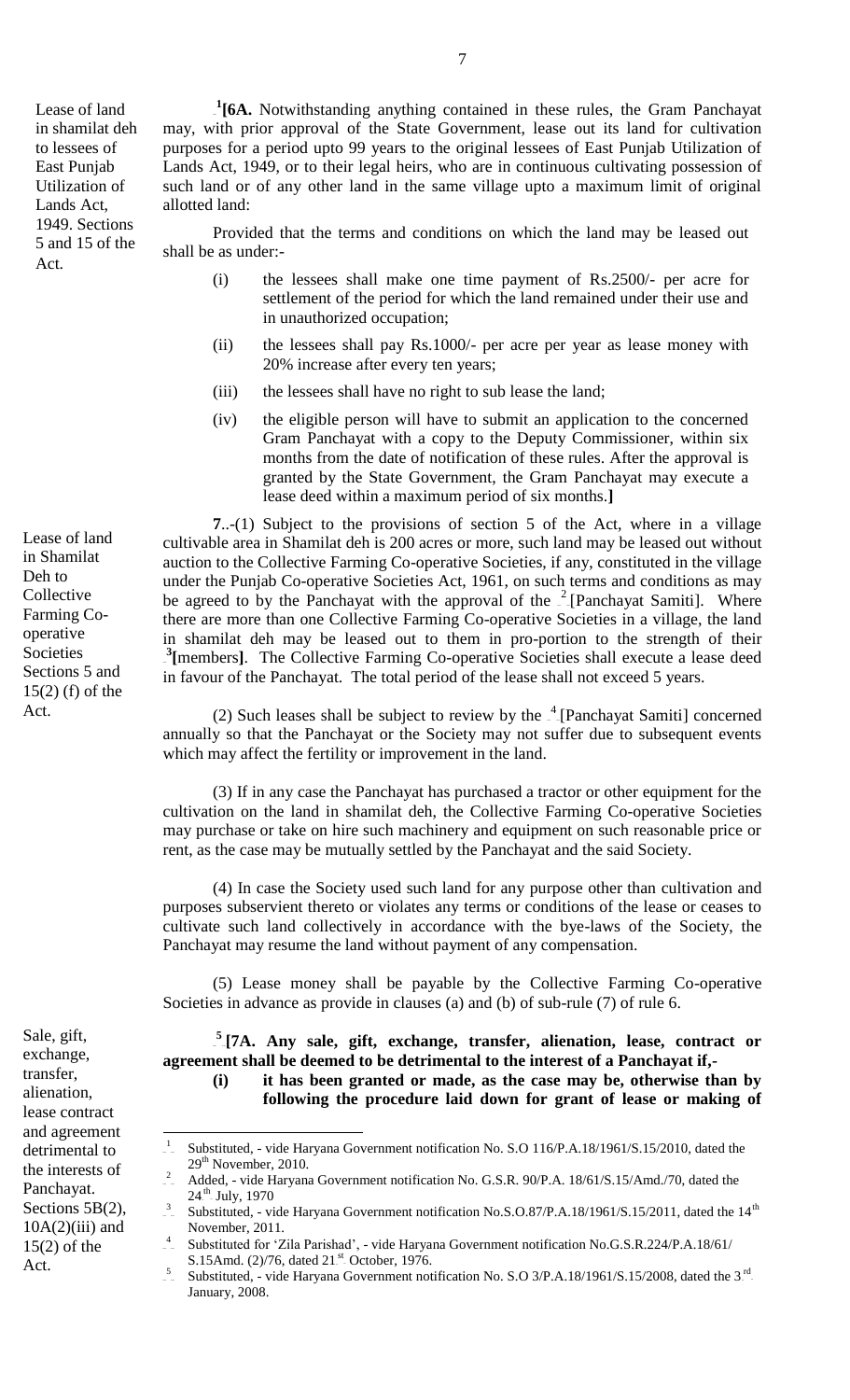**sale, gift, exchange, transfer, alienation, contracts and agreements by the Panchayat; or**

- **(ii) it adversely affects any of the development schemes of the Panchayat; or**
- **(ii) it has resulted or is likely to result in a loss to the Panchayat; or**
- **(iv) it is benami; or**
- **(v) it is not for the benefit of the inhabitants of the village].**

 $1$ <sub>-</sub>[7-**B.** The amount of compensation assessed by the Collector under sub-section (5) of section 10-A. shall be paid by the Panchayat direct to the payee against proper receipt or by money order, if the payee so desires, after deducting therefrom money order commission or other expenses, if any ;

- (i) in lump sum where the amount of compensation does not exceed  $2$ <sup>-1</sup> [ten] thousand rupees]; and
	- (ii) in three equal annual instalments where the amount of compensation  $\epsilon$ xceeds  $\frac{3}{5}$  [ten thousand rupees].

**8.** (1) The land in Shamilat Deh declared by the Panchayat by a resolution in writing, as pasturable may be utilized by the residents of the village for :-

- (a) grazing purposes; or
- (b) collecting dry fuel-wood from the jungle on terms laid down by the Panchayat.

(2) Open spaces near the Abadi Deh may, with the previous permission of the Panchayat and in the manner laid down by it be utilized by the inhabitants of the village for threshing the harvests.

## $(3)$   $^{4}$  [Omitted].

 (4) The Panchayat may, if necessary, earmark suitable land for use as manure pits by the inhabitants of the village on such nominal charges as may be fixed by it :

 Provided that the Panchayat may exempt a member of Scheduled Caste or Backward Class or any landless labourer or tenant, on the grounds of poverty from the payment of such charges.

### **9.**  $\frac{5}{7}$  [Omitted].

**10**. The Panchayat may allow the use of land in shamilat deh vested in it free of charge to the inhabitants of the village for any one or more of the following purposes:-

(a) steeping of heap or any other plant in ponds;

 $(b)$ <sup>6</sup> [temporary residential purposes of members of the Scheduled **Castes or Backward Classes or dependents of the defence personnel killed or seriously injured and rendered handicapped in any war or** 

2 Substituted, - vide Haryana Government notification No.S.O.87/P.A.18/1961/S.15/2011, dated the  $14<sup>th</sup>$ November, 2011.

Manner of Payment of Compensation assessed by the Collector under sub-section (5) of section 10-A. Sections 10A(5) and  $15(2)(k)$  of the Act.

Use of Shamilat Deh by residents. Sections 5 and 15(2) (g) of the Act.

Land to be used free of charge.

Act.

Sections 5 and 15(2) (g) of the

 1 Rules 7A and 7-B added, - vide Punjab Government Notification No. G.S.R.44/P.A.18/61/S.15/ (1)/65, dated the  $4<sup>th</sup>$ . March, 1965.

<sup>&</sup>lt;sup>3</sup> Substituted, - vide Haryana Government notification No.S.O.87/P.A.18/1961/S.15/2011, dated the 14<sup>th</sup> November, 2011.

<sup>&</sup>lt;sup>4</sup> Omitted, - vide Haryana Government notification No. S.O 3/P.A.18/1961/S.15/2008, dated the 3<sup>rd</sup>. January, 2008.

<sup>5</sup> Omitted, - vide Haryana Government notification No. S.O 3/P.A.18/1961/S.15/2008, dated the  $3<sup>rd</sup>$ . January, 2008.

<sup>6</sup> Substituted, - vide Haryana Government notification No. S.O 3/P.A.18/1961/S.15/2008, dated the 3<sup>rd</sup>. January, 2008.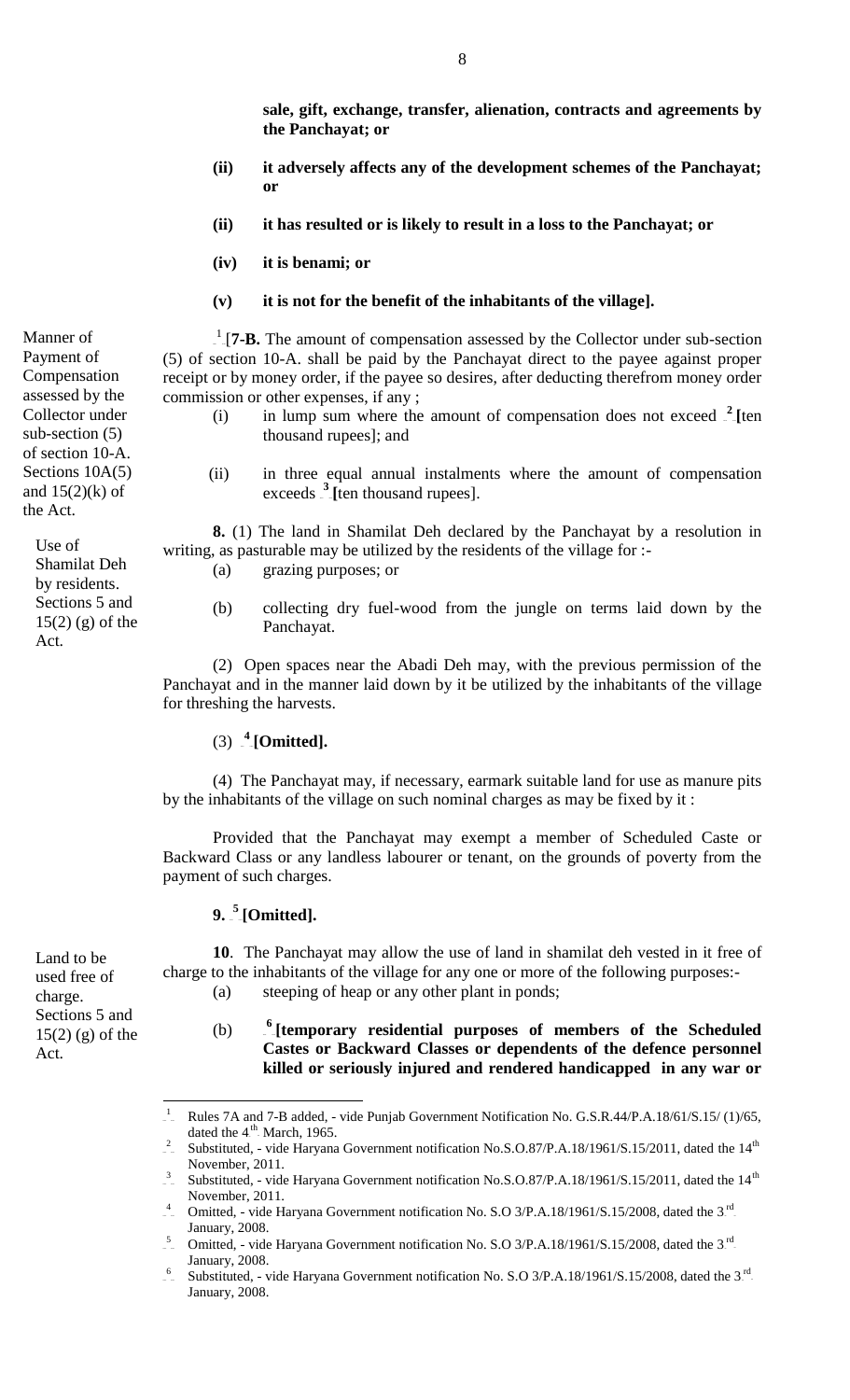**counter insurgency operation after the Independence of India, in genuine cases on grounds of poverty for a period not exceeding one year];**

(c) any other suitable common purpose.

**11.** A panchayat may with the prior sanction of the  $\frac{1}{x}$  [Panchayat Samiti] hypothecate the land in Shamilat Deh vested in it for the purpose of borrowing money from the Government or a Co-operative Bank for the improvement of such land or for any other development scheme.

 $2^{2}[12. (1)$  A Panchayat may, with the previous approval of the State **Government, sell land in shamilat deh vested in it under the Act for –**

- (i) <sup>3</sup> [the purpose of constructing affordable houses by Government **agency or Government owned Companies or Board or Corporation for the inhabitants of the concerned village or office building of Panchayat Samiti, Zila Parishad or of any Government department, Government owned companies and Public Sector Undertakings, at the rate not less then the floor rates notified by the State Government from time to time;]**
- **(ii) the purpose of setting up infrastructure facilities, educational institutions, Special Economic Zone Projects and Industrial Development, units of public utility nature as may be approved by the State Government to be for the benefit of inhabitants of the village at the rate not less than the market rate ;**
- **(iii) the purpose of residence to the inhabitants of the village not less than the floor rates notified by the State Government from time to time for a size of a plot to an individual not exceeding 250 square yards:**

**Provided that the vendee shall not sell or dispose of the land in any other manner whatsoever, before the expiry of a period of twenty years from the date of the sale:**

**Provided further that land shall revert back to the Gram Panchayat if it is used for the purpose other than it was sold:** 

**Provided further that the State Government may impose such other terms and conditions as it may deem fit for such sale:**

<sup>4</sup> [Provided further that not more than twenty-five percent of the total land **in shamilat deh shall be allowed to be sold.]**

**(2) Where it is proposed to sell the land in shamilat deh under sub-rule (1), the Panchayat shall forward to State Government a copy of its resolution passed by a majority of the three-fourth of its members proposing to sell the land through the Deputy Commissioner stating –**

- **(a) the area and location of the land proposed for sale;**
- **(b) the estimated income from the sale;**
- **(c) the reasons as to why the Panchayat wants to sell the land and the plans for utilization of the income from the sale.**

<sup>&</sup>lt;sup>1</sup> Substituted for 'Zila Parishad', - vide Haryana Government notification No.G.S.R.224/P.A.18/61/ S.15Amd.  $(2)/76$ , dated  $21<sup>st</sup>$  October, 1976.

<sup>&</sup>lt;sup>2</sup> Substituted, - vide Haryana Government notification No. S.O 3/P.A.18/1961/S.15/2008, dated the 3<sup>rd</sup> January, 2008.

<sup>3</sup> Substituted, - vide Haryana Government notification No. S.O.98/P.A.18/1961/S.15/2009, dated the  $18<sup>th</sup>$ . December, 2009.

<sup>4</sup> Added, - Haryana Government notification No.S.O.87/P.A.18/1961/S.15/2011, dated the 14<sup>th</sup> November, 2011.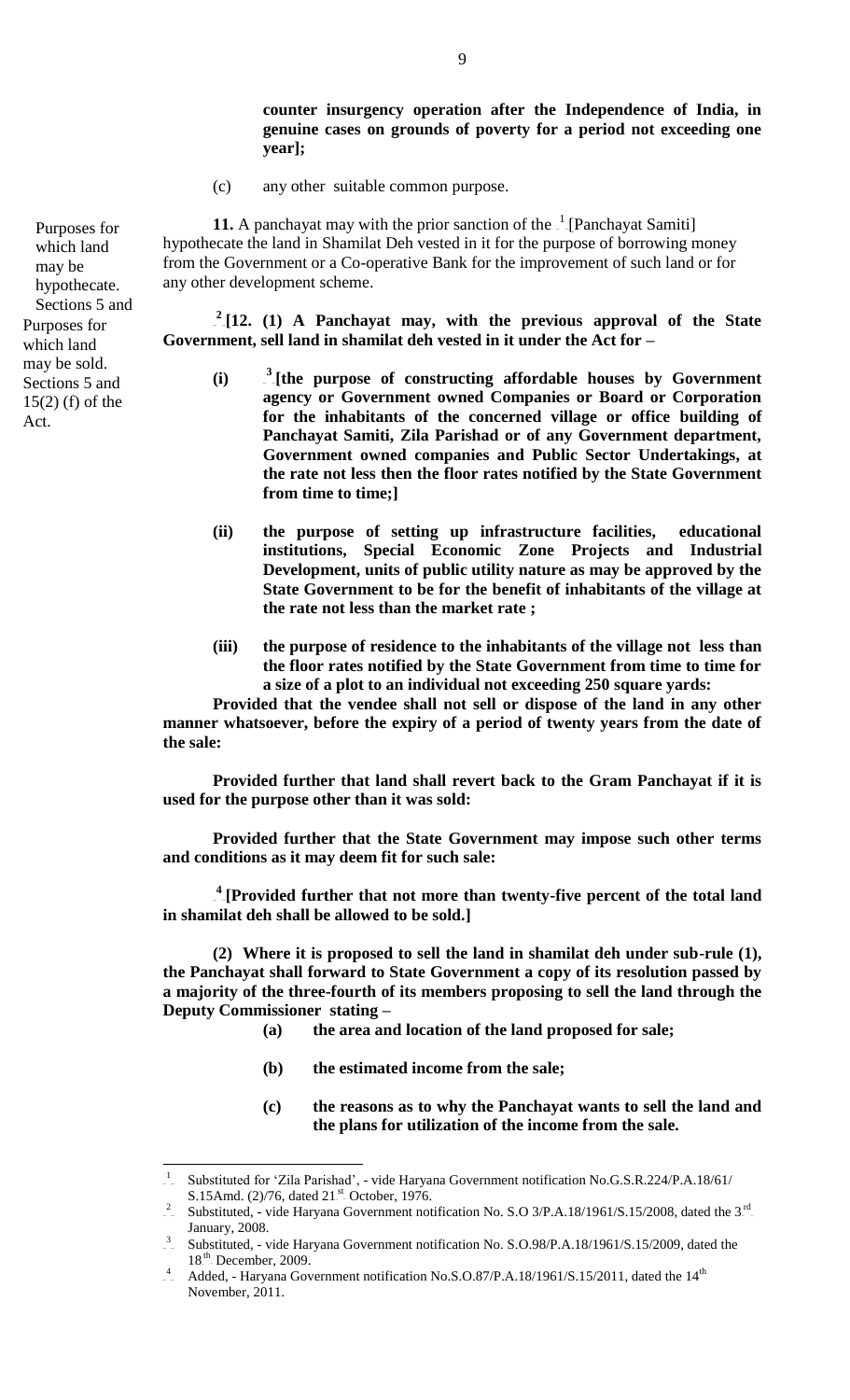**(3) The publicity for sale of land in shamilat deh by auction shall be made by the Deputy Commissioner in accordance with the procedure laid down in sub-rule (10) of rule 6 on receipt of the approval of the State Government who shall also decide whether the land shall be sold in one or more lots and the officer who shall be present at the time of auction:**

**Provided that nothing contained in this sub-rule shall apply to the sale of shamilat land for the purposes specified in clause (i) and (ii) of sub-rule (1).**

(4) The Gram Panchayat may with the prior approval of  $\frac{1}{\epsilon}$  [the State **Government], sell its non-cultivable land in shamilat deh to the inhabitants of the**  village who have constructed their houses on or before the 31<sup>st</sup> March, 2000, not **resulting in any obstruction to the traffic and passers by, along with open space upto 25% of the constructed area or an appurtenant area upto a maximum of 200**  square yards at not less than collector rate, <sup>2</sup>[floor rate or market rate, whichever is **higher].**

<sup>3</sup>[13. A Panchayat may, with the previous approval of the State **Government, gift the land in shamilat deh vested in it under the Act for-**

- **(i) the purpose of constructions of houses, laying out common places and providing other amenities under the Model Village Scheme approved by the State Government for the benefit of the inhabitants of the village; and**
- **(ii) residential purpose upto the extent of 200 square yards, to the members of defence forces and paramilitary forces seriously injured and rendered handicapped or to the dependent families of such members killed, in any war or counter insurgency operation during their service, not having sufficient residential accommodation or to the members of the Scheduled Castes or Backward Classes or economically weaker sections, on the ground of poverty:**

**Provided that State Government shall not accord any approval in cases which are not received through the Deputy Commissioner concerned:** 

 **Provided further that the concerned Deputy Commissioner or Sub-Divisional Officer (Civil), as may be authorized by the State Government, shall be competent to accord approval for allotment of 100 square yards residential plot out of land in shamilat deh, by way of gift, to the eligible family identified under the scheme, approved by the State Government for purpose of providing house-sites to**  the Scheduled Castes', <sup>4</sup> [Backward Classes] families and the families living below **poverty line].**

TPTP 1  $\frac{5}{113}$ -A. (1) The terms and conditions on which the land under section 5A  $<sup>6</sup>$ [and rule 13] may be gifted shall be as under:-</sup>

(a) the donee shall not sell, lease, mortgage or dispose of the land in any other manner whatsoever, before the expiry of a period of twenty years from the date of the gift :

Gift of land. Sections 5, 5A and 15 of the Act.

> $^6$ [Terms and conditions of gift]. Sections 5 and 15(2) (f) of the Act.

 1 Substituted, - vide Haryana Government notification No. S.O 11/P.A.18/1961/S.15/2009, dated the 23.<sup>rd</sup>. January, 2009.

<sup>2</sup> Added, - Haryana Government notification No.S.O.87/P.A.18/1961/S.15/2011, dated the 14<sup>th</sup> November, 2011.

<sup>&</sup>lt;sup>3</sup> Substituted, - vide Haryana Government notification No. S.O 3/P.A.18/1961/S.15/2008, dated the 3<sup>rd</sup>. January, 2008.

 $^{4}$  Added, - Haryana Government notification No.S.O.87/P.A.18/1961/S.15/2011, dated the 14<sup>th</sup> November, 2011.

<sup>5</sup> Inserted, - vide Haryana Government notification No.G.S.R.152/P.A.18/61/S.15/Amd. (1)/76, dated the  $28<sup>th</sup>$  June, 1976. 6

Added, - vide Haryana Government notification No. S.O  $3/P.A.18/1961/S.15/2008$ , dated the  $3<sup>rd</sup>$ . January, 2008.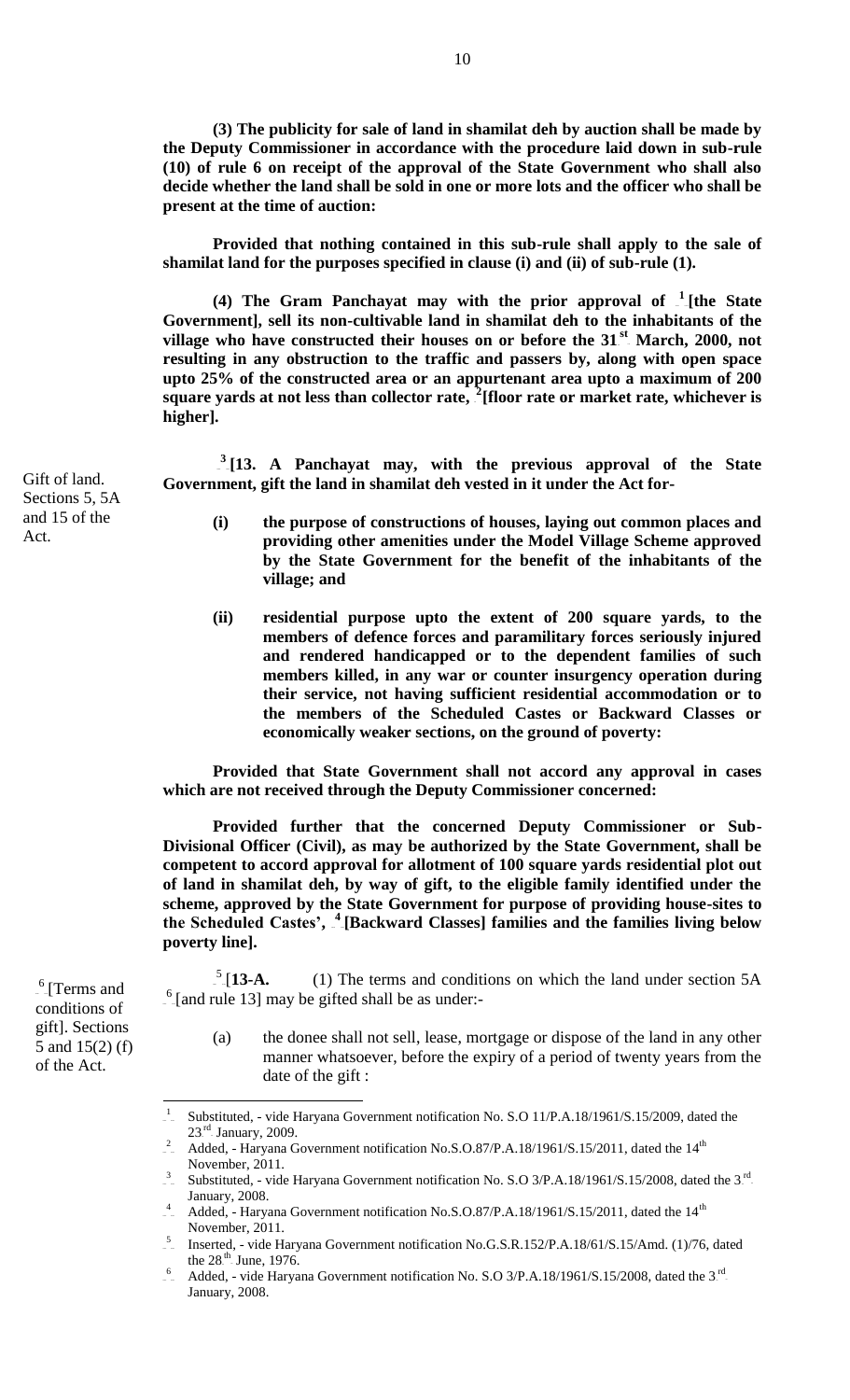TPTP <sup>1</sup>-[Provided that the donee may mortgage the land with  $\frac{2}{\pi}$ -[any Schedule Bank Housing Board or the Government} for the purpose of raising loan for the construction of the house;]

- (b) the donee shall construct a house on the land within a period of  $\frac{3}{2}$ **[five]** years from the date of the gift;
- (c) the donee shall use the land for residential purpose and for no other purpose ; and
- (d) in case of death of the donee, his legal heirs shall be bound by the conditions herein contained.

(2) In case of breach of any of the terms and conditions specified in sub-rule (1), the <sup>4</sup> [Assistant Collector, Ist Grade] shall, after affording a reasonable opportunity of being heard to the donee, cancel the gift an resume the gifted land. In such an event the donee shall not be entitled to any compensation in respect of any development or construction made by him on such land].

**14.** The income derived by a Panchayat from the use and occupation of the land in shamilat deh vested in it shall be utilized for the benefit of the inhabitants of village as laid down in the <sup>5</sup>-[Haryana Panchayati Raj Act, 1994 (16 of 1994)] and for the improvement, maintenance and management of the shamilat deh.

**15.** Any person who is entitled to compensation under sub-section (2) of section 3 of the Act, may, within a period of twelve months from the date of commencement of these rules, apply to the Assistant Collector for the determination of the amount of compensation payable to him by the Panchayat :

Provided that the Assistant Collector may entertain the application after the expiry of the said period of twelve months if he is satisfied that the applicant was prevented by sufficient cause from filling the application in time.

(2) On receipt of an application the Assistant Collector, shall issue notice to the Panchayat and after giving an opportunity of being heard and after making such enquiry as may be considered necessary, shall determine the amount of compensation payable by the Panchayat.

(3) Where there is any dispute as to the person or person who are entitled to the compensation the  $\frac{6}{5}$ [Assistant Collector] shall decide such dispute and if the  $\frac{7}{5}$ [Assistant  $T$ <sup>T</sup>[Assistant Collector] finds that more than one persons are entitled to compensation he shall apportion the amount thereof amongst such persons.

(4) The amount of compensation shall be determined in accordance with the following principles:-

- (a) If the land has been sold by the Panchayat, the amount of compensation of the land shall be the same as received by it from the vendee ;
- (b) If the land is utilized by the Panchayat for any of its purposes, the amount of compensation shall be determined by working out an average of the sale-proceeds of the land of the same nature and kind sold in the village

Utilization of the income from the Shamilat Deh. Sections 9 and 15 of the Act.

Payment of compensation under section 3(2). Sections 3(2) and 15(2) (d) of the Act.

 1 Proviso to sub-rule (1) of rule 13A added,- vide Haryana Government notification No.G.S.R.242/ P.A.18/61/S.15Amd.(3)/76, dated the  $11<sup>th</sup>$ . November, 1976

<sup>2</sup> Substituted, - vide Haryana Government notification No.G.S.R.117/P.A.18/61/S.15/Amd. (1)/80, dated the  $14<sup>th</sup>$ . November, 1980.

<sup>3</sup> Substituted, - vide Haryana Government notification No. S.O  $3/P.A.18/1961/S.15/2008$ , dated the  $3<sup>rd</sup>$ January, 2008.

<sup>&</sup>lt;sup>4</sup> Substituted, - vide Haryana Government notification No. S.O 3/P.A.18/1961/S.15/2008, dated the 3<sup>rd</sup>. January, 2008.

<sup>&</sup>lt;sup>5</sup> Substituted, - Haryana Government notification No.S.O.87/P.A.18/1961/S.15/2011, dated the 14<sup>th</sup> November, 2011.

<sup>6</sup> Substituted, - vide Haryana Government notification No.G.S.R.129/P.A.18/61/S.15Amd. (1)/79, dated the 29th November, 1979.

<sup>&</sup>lt;sup>7</sup> Substituted, - vide Haryana Government notification No.G.S.R.129/P.A.18/61/S.15Amd. (1)/79, dated the 29th November, 1979.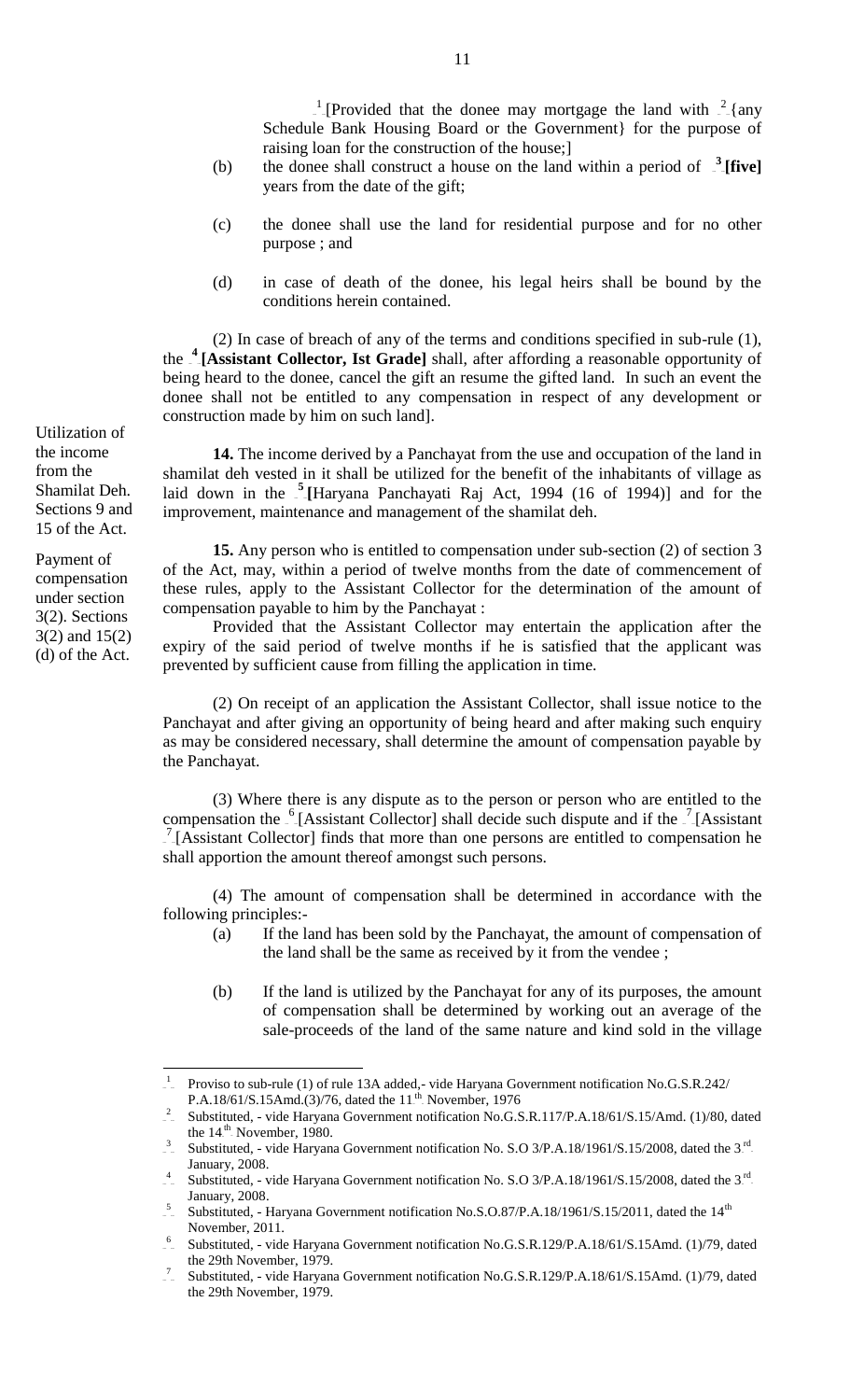$1$ -[or neighbouring villages] during the last three years and if no such land has been sold in the village  $^{2}$  [or neighbouring villages] reasonable price as may be determined.

Provided that the payment of such compensation shall be made in six equal annual instalments if the amount involved is more than Rs.300.

**16.**(1) The Panchayat shall be a resolution to be recorded in the Proceeding Book, appoint its Sarpanch or any other Panch to contest any suit filed by or against the Panchayat. The Sarpanch or Panch so appointed shall file a copy of the resolution duly attested by the Sarpanch, under the seal of the Panchayat in the Court alongwith other documents.

(2) The actual expenditure incurred in the defence of the case shall be chargeable to the funds of the Panchayat.

(3) The Sarpanch or Panch so appointed shall not be competent to compound or admit claim of the party suing the Panchayat without prior authorization by the Panchayat by a resolution in writing passed in a meeting specifically called for the purpose <sup>3</sup> [and prior approval of the Block Development and Panchayat Officer concerned]. If any decree or order is passed by the Court as a result of fraud, misrepresentation, concealment, concealment of facts or collusion with the opposite party, the Sarpanch or Panch shall be personally liable for the loss caused to the Panchayat.

**17.** (1)(i)The landless tenants and other tenants ejected or to be ejected in the village shall apply to the Panchayat for the allotment of surplus area of Shamilat deh earmarked for the purpose not later than October every year. Such applications shall be acknowledged in writing and entered in the register of tenant by the Panchayat.

(ii) The Panchayat shall formulate  $\frac{4}{3}$  [with the help of concerned Block Development and Panchayat Officer] a proposal in the month of January every year for the allotment of the surplus area to the tenants and send the proposal to the Collector through the Panchayat Samiti for approval. The Collector shall ordinarily approve the proposal of the Panchayat. Where however there are complaints, the Collector may modify or return the proposal to the Panchayat for submitting a revised proposal.

(iii) Where there are more tenants than the surplus area with the Panchayat, preference shall be determined by the order in which applications for resettlement were made and where the applications had been made simultaneously the priority shall be decided by drawing lots.

(2)(i) Applications for distribution of the remaining excess area of Shamilat deh, if any, shall be made to the Panchayat within one month of the date of determination of such area by the Panchayat.

(ii) Such applications  $\frac{5}{5}$  [shall] be acknowledged and entered by the Panchayat Panchayat in the register to be maintained for the purpose.

(iii) The Panchayat shall submit a proposal to the Collector in this behalf within two months of the notification of the surplus area through Panchayat Samiti.

The manner and the order of priority in which the excess area is to be utilized by the Collector under sub-section (1) of section 5. Sections 5(1) and  $15(2)$  of the Act.

 $\frac{1}{\sqrt{2}}$ Inserted, - vide Haryana Government notification No.G.S.R.129/P.A.18/61/S.15Amd. (1)/79, dated the 29th November, 1979.

<sup>&</sup>lt;sup>2</sup> Inserted, - vide Haryana Government notification No.G.S.R.129/P.A.18/61/S.15Amd. (1)/79, dated the 29th November, 1979.

<sup>&</sup>lt;sup>3</sup> Inserted,- vide Haryana Government notification No.S.O.74/P.A.18/61/S.15/99, dated the 30<sup>th</sup> March, 1999

<sup>4</sup> Inserted, - vide Haryana Government notification No.G.S.R.129/P.A.18/61/S.15Amd. (1)/79, dated the 29th November, 1979.

 $5$  Substituted, - vide Haryana Government notification No.G.S.R.129/P.A.18/61/S.15Amd. (1)/79, dated the 29th November, 1979.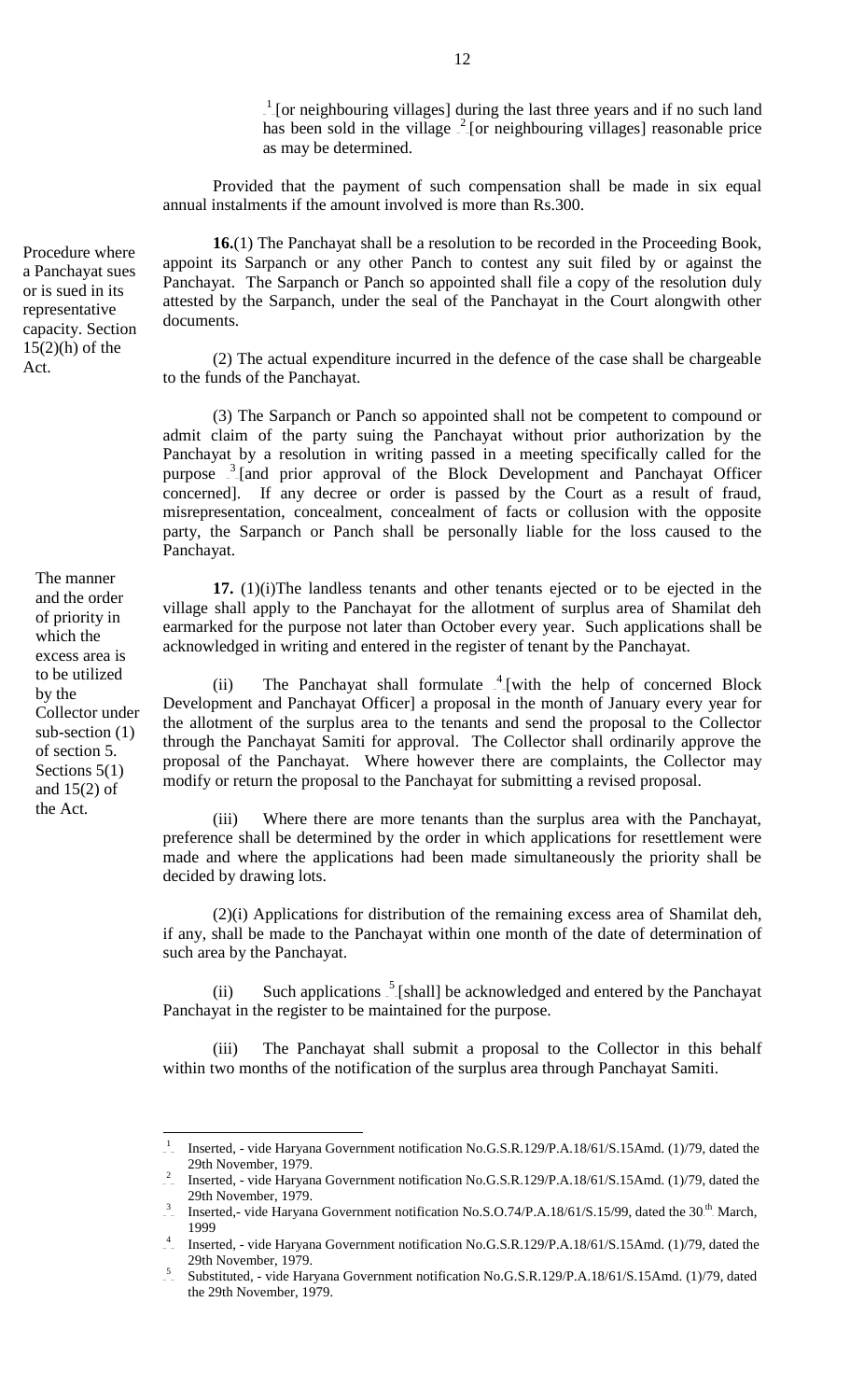(iv) In cases where the demand for the remaining excess area exceeds the total available area priority shall be given to the smallest landowners  $\frac{1}{n}$  [having equal land holdings and the priority] shall be decided by drawing lots.

(3) In case a tenant or small land-holder does not take possession of the area allotted to him within six months from the date of allotment, the allotment shall be inoperative and that area shall be utilized for resettlement of another tenant or small landholder, as the case may be.

**18.** (1) The Panchayat having excess area in accordance with section 5 of the Act shall notify to the Patwari concerned the area to be kept under its control and that to be allotted to landless tenants and other tenants ejects or to be distributed among small landholders of the village.

(2) The Patwari, shall, after verifying all the particulars of the land so notified, send a statement giving full details of the land to the Assistant Collector Ist grade in duplicate who shall retain one copy of the statement and forward the other to the Collector concerned who shall order the demarcation of the excess area by an officer not below the rank of an Assistant Collector IInd grade.

**19.** For purposes of section 7 of the Act, a person shall be deemed to be in unauthorized occupation of any land in shamilat deh.-

- (a) where he has, whether before or after the commencement of the Act entered into possession thereof otherwise than under and in pursuance  $2\degree$ [of] any allotment lease or grant by the Panchayat ; or
- (b) where he being an allottee, lessee or grantee, has by reason of the accordance with the terms in that behalf, therein contained, ceased whether before or after the commencement of the Act, to be entitled to occupy or hold such land in shamilat deh ; or
- (c) where any person authorized to occupy any of land in shamilat deh has whether before or after the commencement of the Act.-
	- (i) sublet in contravention of the terms of allotment, lease or grant without the permission of the Panchayat or of any other authority competent to permit such subletting the whole or any part of such land in shamilat deh ; or
	- (ii) otherwise acted in contravention of any of the terms express or implied, under which he is authorized to occupy such land in shamilat deh ;

Explanation.-For purposes of clause (a), a person shall not merely by reason of the fact that he has paid any rent be deemed to have entered into possession as allottee, lessee or grantee.

**20.** (1) If the Assistant Collector of the Ist grade is of opinion that any persons are in unauthorized occupation of or claim interest in the land in shamilat deh situated within his jurisdiction and that they should be evicted, he shall issue in the manner hereinafter provided a notice in writing calling upon all the persons concerned to show cause why an order of eviction should not be made.

- (2) The notice shall—
	- (a) specify the grounds on which the order of eviction is proposed to be made ; and

Unauthorized occupation of Sections 7 and

Demarcation of the surplus area. Sections 5(2) and  $15(2)(i)(l)$  of the Act.

shamilat deh. 15(2) (k) of the Act.

Issue of notice to show cause against order of eviction. Sections 7 and  $15(2)(k)(l)$  of the Act.

<sup>1</sup> Substituted, - Haryana Government notification No.S.O.87/P.A.18/1961/S.15/2011, dated the 14<sup>th</sup> November, 2011.

<sup>2</sup> Inserted, - vide Haryana Government notification No.G.S.R.129/P.A.18/61/S.15Amd. (1)/79, dated the 29th November, 1979.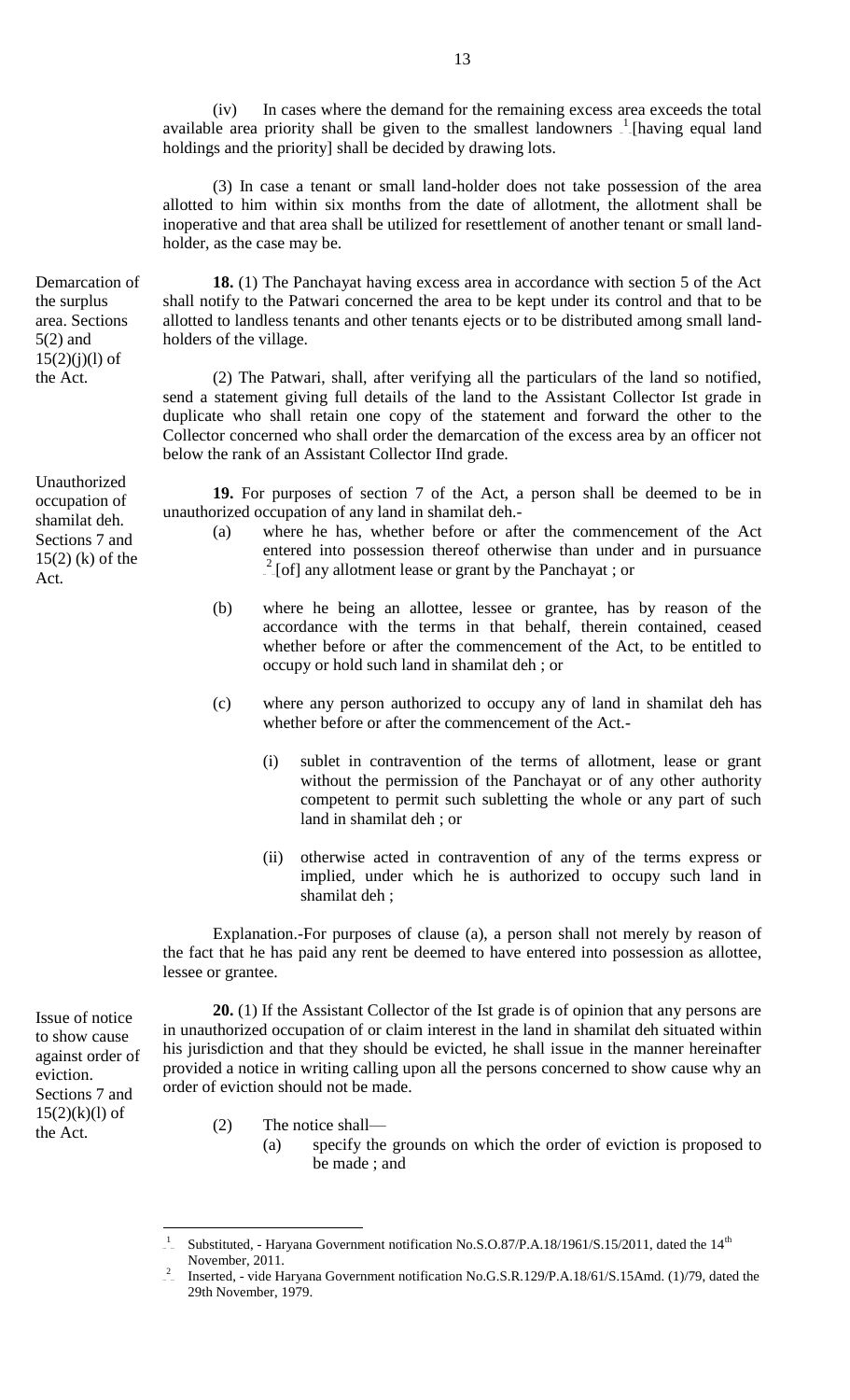(b) require all persons concerned, that is to say, all persons who are or may be in occupation of or claim interest in the land in shamilat deh, to show cause, if any, against the proposed order on or before such date as is specified in the notice being a date not earlier than ten days from the date of issue thereof.

(3) The Assistant Collector shall cause the notice to be affixed  $\frac{1}{\epsilon}$  [on some conspicuous place] outside the Panchayatghar or any other building used as office by the Panchayat and at some conspicuous places of the estate in which the land in Shamilat deh is situated. Whereupon the notice shall be deemed to have been duly given to all persons concerned.

 $\frac{2}{\pi}$  [(4) Where the Assistant Collector knows or has reasons to believe the any persons are in occupation of the land in shamilat deh, then without prejudice to the provisions of sub-rule (3) be may cause a copy of the notice to be served on every such person by delivering or tendering it to that person or by  $\frac{3}{2}$  (registered post within acknowledgement due}].

**21.** (1) If, after considering the cause, if any, shown by any person in pursuance of notice under rule 20 and any evidence he may produce in support of the same and after giving him a reasonable opportunity of being heard the Assistant Collector is satisfied that the land in shamilat deh is in an unauthorized occupation, the Assistant Collector may, on a date to be fixed for the purpose, made an order of eviction for reasons to be recorded therein, directing that the land in shamilat deh, shall be vacated by all persons who may be in unauthorized occupation thereof or any part thereof, and cause a copy of the order to be affixed on the outer door of the Panchayatghar and at some other conspicuous places of the shamilat deh or of the estate in which the land in shamilat deh is situated.

(2) If any person refuses or fails to comply with the order of eviction  $\frac{4}{\epsilon}$  [within thirty days after the expiry of time period of appeal,] the Collector or any other officer duly authorized by him in this behalf, may evict that person from and take possession of the land in Shamilat deh and may, for that purpose use such force as may be necessary.

<sup>5</sup> [21-A. The memorandum of appeal to the Collector or Commissioner shall **be accompanied by an attested copy of the order appealed against and shall indicate-**

- **(a) details of the order appealed against;**
- **(b) grounds of appeal; and**
- **(c) remedy sought].**

**22.** The Panchayat shall maintain the under mentioned forms for the management of land in shamilat deh :-

- (i) Register containing the description of shamilat deh (Form I).
- (ii) Map containing the description of the shamilat deh.
- (iii) Agreement register for leases or paras etc. (Form II).
- (iv) Accounts Ledger for the rents and receipts (Form III).
- (v) Register of tenants (Form IV).
- (vi) Form of lease deed (Form V).

Repeal.

 $\overline{a}$ 

**23.** The Punjab Village Common Lands (Regulation)Rules, 1955 published with Punjab Government, Revenue Department Notification No. 5557-R(c)-54-216, dated the 18<sup>th</sup> February, 1955, and the Pepsu Village Common Lands (Regulation) Rules, 1955

14

unauthorized persons. Sections 7 and  $15(2)(k)$  of the Act.

Eviction of

Appeal against the order of the Assistant Collector of the 1st Grade or Collector. Sections 7(4), 10A, 13A, 13AA and 15 of the Act.

Maintenance of forms. Sections  $15(2)(c)$  of the Act.

 $\frac{1}{\sqrt{2}}$ Inserted, -vide Haryana Government notification No.G.S.R.6/P.A.18/61/S.15/Amd. (1)/77, dated the  $7<sup>th</sup>$  January, 1977.

<sup>&</sup>lt;sup>2</sup> Substituted, - vide Haryana Government notification No.G.S.R.224/P.A.18/61/S.15Amd. (2)/76, dated the  $21<sup>st</sup>$ . October, 1976.

<sup>&</sup>lt;sup>3</sup> Substituted, - vide Haryana Government notification No.G.S.R.129/P.A.18/61/S.15Amd. (1)/79, dated the 29th November, 1979.

<sup>&</sup>lt;sup>4</sup> Substituted, - Haryana Government notification No.S.O.87/P.A.18/1961/S.15/2011, dated the 14<sup>th</sup> November, 2011.

<sup>5</sup> Inserted, - vide Haryana Government notification No.G.S.R.224/P.A.18/61/S.15/Amd. (2)/76, dated 21<sup>st</sup> October, 1976 and further substituted, - vide Haryana Government notification No. S.O  $3/P.A.18/1961/S.15/2008$ , dated the  $3<sup>rd</sup>$  January, 2008.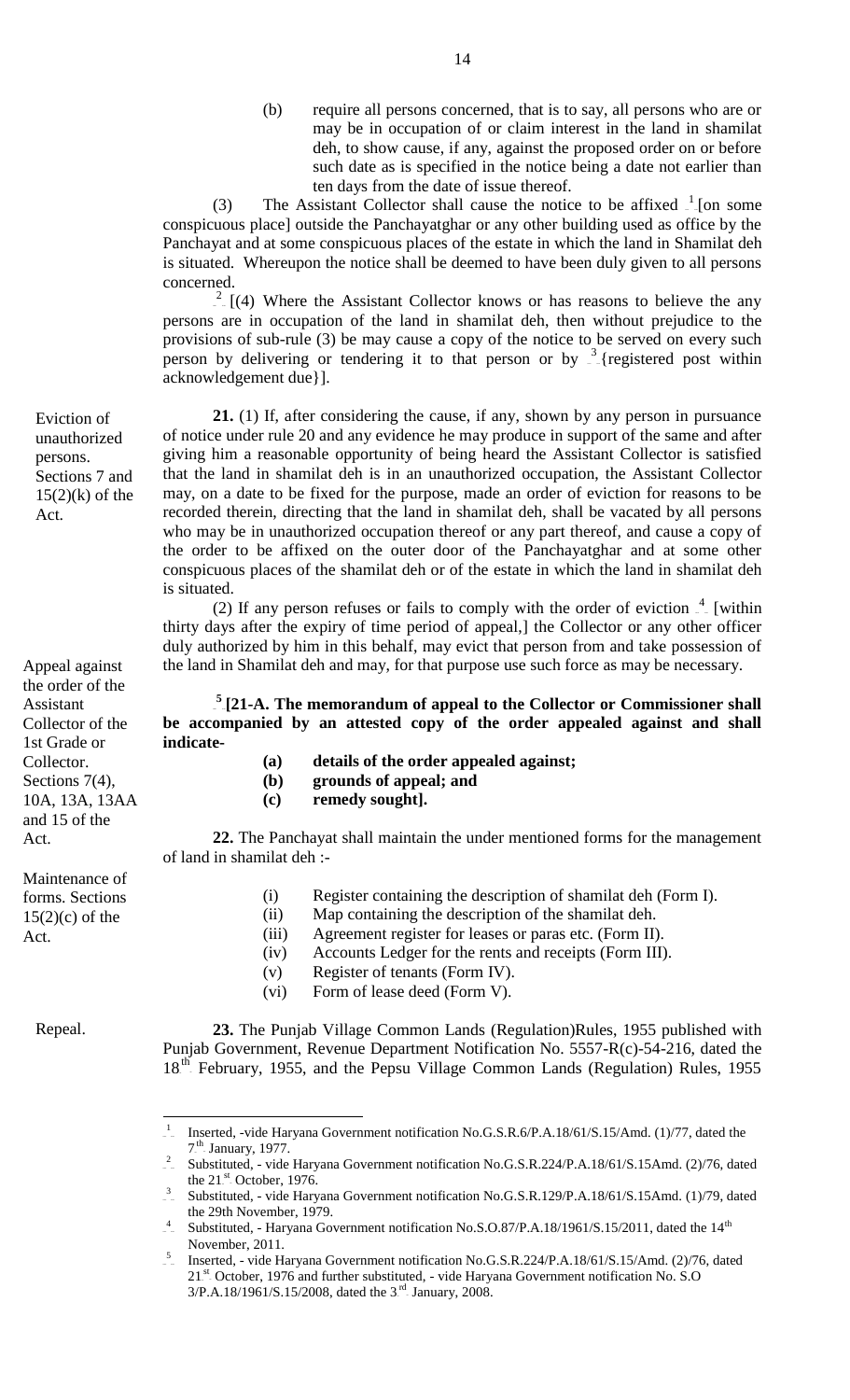published with Pepsu Government Revenue Department Notification No 6 Agr., dated the 15<sup>th</sup> October, 1955 are hereby repealed  $\frac{1}{1}$ [:]

Provided that any action taken or anything done under the rules  $\frac{2}{\epsilon}$ [so] repealed shall be deemed to have been taken or done under the corresponding provision of these rules.

 $\overline{a}$  $\frac{1}{\sqrt{2}}$ Substituted, - vide Haryana Government notification No.G.S.R.129/P.A.18/61/S.15Amd.(1)/79, dated the 29th November, 1979.

 $\frac{2}{\pi}$ Substituted, - vide Haryana Government notification No.G.S.R.129/P.A.18/61/S.15Amd. (1)/79, dated the 29th November, 1979.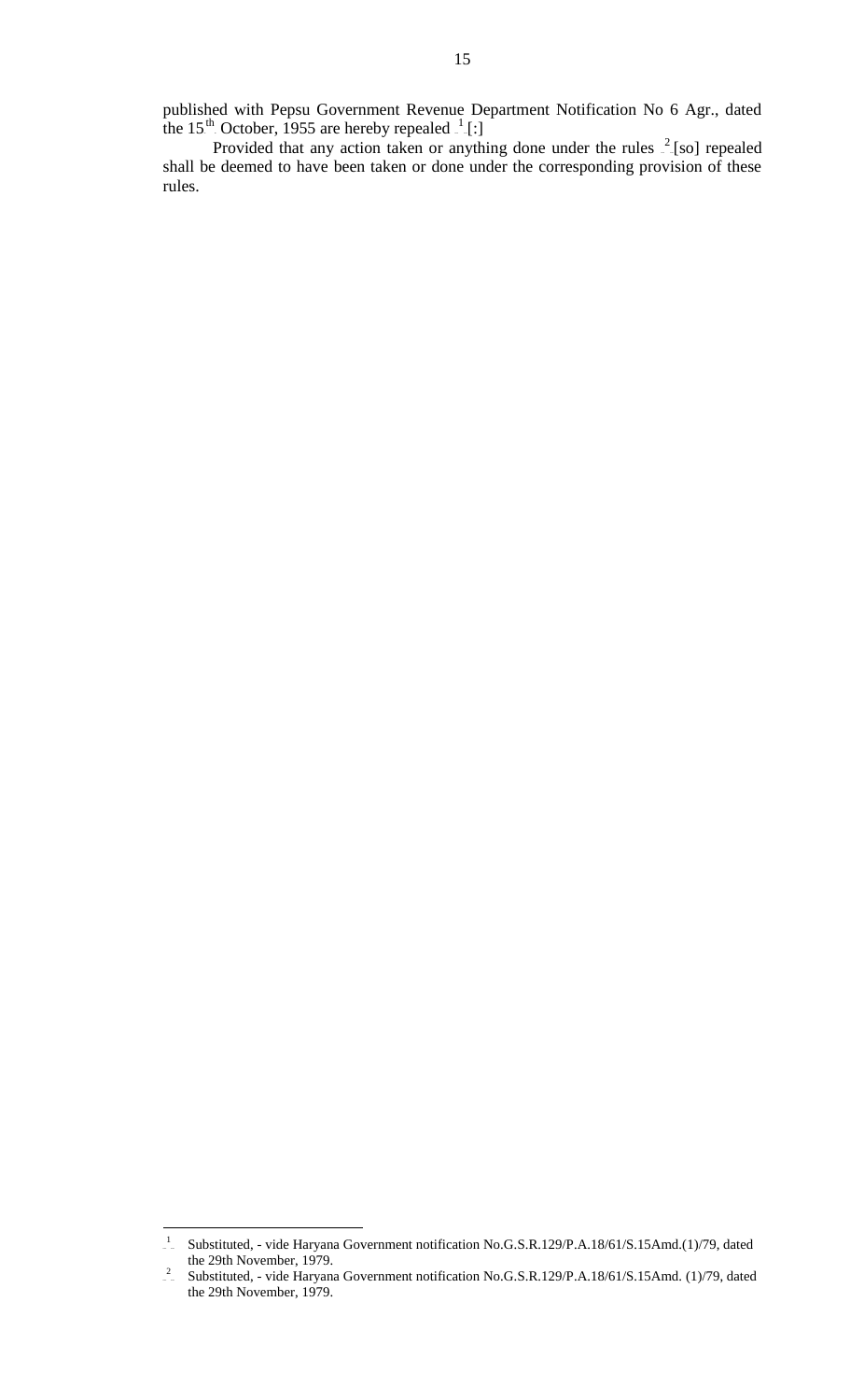#### **FORM I**

 $\frac{1}{2}$ [(See Rule 22)]

Register containing the description of shamilat deh

Name of Gram Panchayat ------------------------------

Tehsil and District--------------------------------------

| Serial<br>N <sub>0</sub> | Description<br>of land | Number<br>οf<br>trees<br>Growing<br>on the land | Details<br>οf<br>the<br>land<br>given on<br>lease<br>sold | Period for<br>which lease<br>been<br>has<br>decided or<br>conditions<br>of sale | Total<br>amount<br>of lease<br>sale<br><sub>or</sub><br>proceeds |
|--------------------------|------------------------|-------------------------------------------------|-----------------------------------------------------------|---------------------------------------------------------------------------------|------------------------------------------------------------------|
|                          |                        | 3                                               | 4                                                         |                                                                                 | 6                                                                |
|                          |                        |                                                 |                                                           |                                                                                 |                                                                  |

\_\_\_\_\_\_\_\_\_\_\_\_\_\_\_\_\_\_\_\_\_\_\_\_\_\_\_\_\_\_\_\_\_\_\_\_\_\_\_\_\_\_\_\_\_\_\_\_\_\_\_\_\_\_\_\_\_\_\_\_\_\_\_\_\_\_\_\_\_

| Amount<br>collected                                 | Balance | To whom<br>leased or | Signature<br>of<br>the | Signature<br>of lessees/ | Remarks |
|-----------------------------------------------------|---------|----------------------|------------------------|--------------------------|---------|
| lease<br>as<br>$\frac{2}{2}$ [money]<br>sale<br>or] |         | sold.                | Sarpanch               | purchasers               |         |
| proceeds                                            |         |                      |                        |                          |         |
| $\mathbf \tau$                                      |         |                      | 10                     |                          |         |

\_\_\_\_\_\_\_\_\_\_\_\_\_\_\_\_\_\_\_\_\_\_\_\_\_\_\_\_\_\_\_\_\_\_\_\_\_\_\_\_\_\_\_\_\_\_\_\_\_\_\_\_\_\_\_\_\_\_\_\_\_\_\_\_\_\_\_\_

 $\frac{1}{\sqrt{2}}$ Inserted, - vide Haryana Government No. G.S.R. 224/P.A.18/61/S.15/Amd.(2)/76,dated the 21<sup>st</sup> October, 1976.

<sup>&</sup>lt;sup>2</sup> Inserted, - vide Haryana Government No. G.S.R. 224/P.A.18/61/S.15/Amd.(2)/76,dated the 21<sup>st</sup>. October, 1976.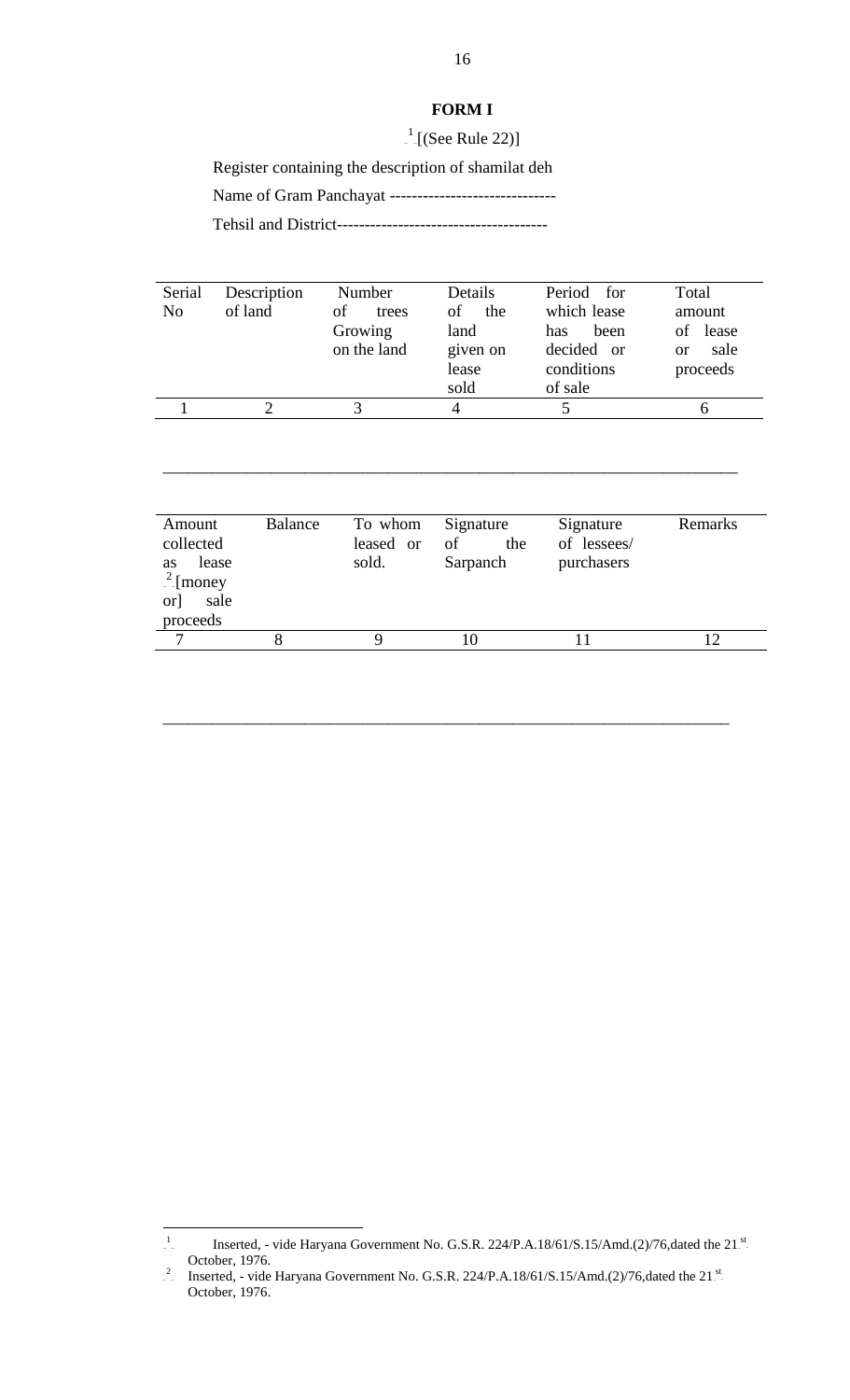#### **FORM II**

 $\frac{1}{2}$ [(See rule 22)]

Agreement Register for lease or Patas

## Name of Gram Panchayat\_\_\_\_\_\_\_\_\_\_\_\_\_\_\_\_\_\_\_\_\_\_\_\_\_\_\_\_\_\_\_\_\_\_\_\_\_\_\_\_\_

Tehsil and District\_\_\_\_\_\_\_\_\_\_\_\_\_\_\_\_\_\_\_\_\_\_\_\_\_\_\_\_\_\_\_\_\_\_\_\_\_\_\_\_\_\_\_\_\_\_\_

| No. | Serial Description Name<br>of land to be and<br>auctioned | address<br>ОŤ<br>bidders | Last<br>bid | of<br>bidders | Signature Signature Signature Amount<br>of<br>auctioneer Sarpanch in cash | οf | received |
|-----|-----------------------------------------------------------|--------------------------|-------------|---------------|---------------------------------------------------------------------------|----|----------|
|     |                                                           |                          |             |               |                                                                           |    |          |
|     |                                                           |                          |             |               |                                                                           |    |          |

## **FORM III**

\_\_\_\_\_\_\_\_\_\_\_\_\_\_\_\_\_\_\_\_\_\_\_\_\_\_\_\_\_\_\_\_\_\_\_\_\_\_\_\_\_\_\_\_\_\_\_\_\_\_\_\_\_\_\_\_\_\_\_\_\_\_\_\_\_\_\_\_

 $\frac{2}{5}$ [(See rule 22)]

Register of Rents and Receipts

Name of Gram Panchayat \_\_\_\_\_\_\_\_\_\_\_\_\_\_\_\_\_\_\_\_\_\_\_\_\_\_\_\_\_\_\_\_\_\_\_\_\_\_\_\_\_

Tehsil and District \_\_\_\_\_\_\_\_\_\_\_\_\_\_\_\_\_\_\_\_\_\_\_\_\_\_\_\_\_\_\_\_\_\_\_\_\_\_\_\_\_\_\_\_\_\_

 $\overline{a}$ 

| No. | Serial No. of Area<br>the<br>files | of the of the<br>fields | tenants | Name Rate fixed Rent | 1n<br>arrears | Total<br>sum<br>recove-<br>rable | Sum<br>recovered | Receipt<br>No. and<br>Date |
|-----|------------------------------------|-------------------------|---------|----------------------|---------------|----------------------------------|------------------|----------------------------|
|     |                                    |                         |         |                      |               |                                  |                  |                            |

#### **FORM IV**

\_\_\_\_\_\_\_\_\_\_\_\_\_\_\_\_\_\_\_\_\_\_\_\_\_\_\_\_\_\_\_\_\_\_\_\_\_\_\_\_\_\_\_\_\_\_\_\_\_\_\_\_\_\_\_\_\_\_\_\_\_\_\_\_\_\_\_\_\_

 $\frac{3}{5}$  [(See rule 22)]

#### Register of Tenants

| Serial No. | Excess area<br>with the<br>Panchayat<br>under<br>section 5 | Name of the Name of<br>persons who<br>have applied whom<br>for allotment excess area<br>of excess<br>area | persons to<br>has been<br>allotted | Conditions<br>of tenancy,<br>etc | Date of the<br>deed |
|------------|------------------------------------------------------------|-----------------------------------------------------------------------------------------------------------|------------------------------------|----------------------------------|---------------------|
|            |                                                            |                                                                                                           |                                    |                                  |                     |

\_\_\_\_\_\_\_\_\_\_\_\_\_\_\_\_\_\_\_\_\_\_\_\_\_\_\_\_\_\_\_\_\_\_\_\_\_\_\_\_\_\_\_\_\_\_\_\_\_\_\_\_\_\_\_\_\_\_\_\_\_\_\_\_\_\_\_\_

 $\frac{1}{\epsilon}$ Inserted, - vide Haryana Government No. G.S.R. 224/P.A.18/61/S.15/Amd.(2)/76,dated the 21<sup>st</sup> October, 1976. 2

Inserted, - vide Haryana Government No. G.S.R. 224/P.A.18/61/S.15/Amd.(2)/76, dated the 21 $^{st}$ October, 1976.

 $\frac{3}{2}$ Inserted, - vide Haryana Government No. G.S.R. 224/P.A.18/61/S.15/Amd.(2)/76, dated the 21<sup>st</sup> October, 1976.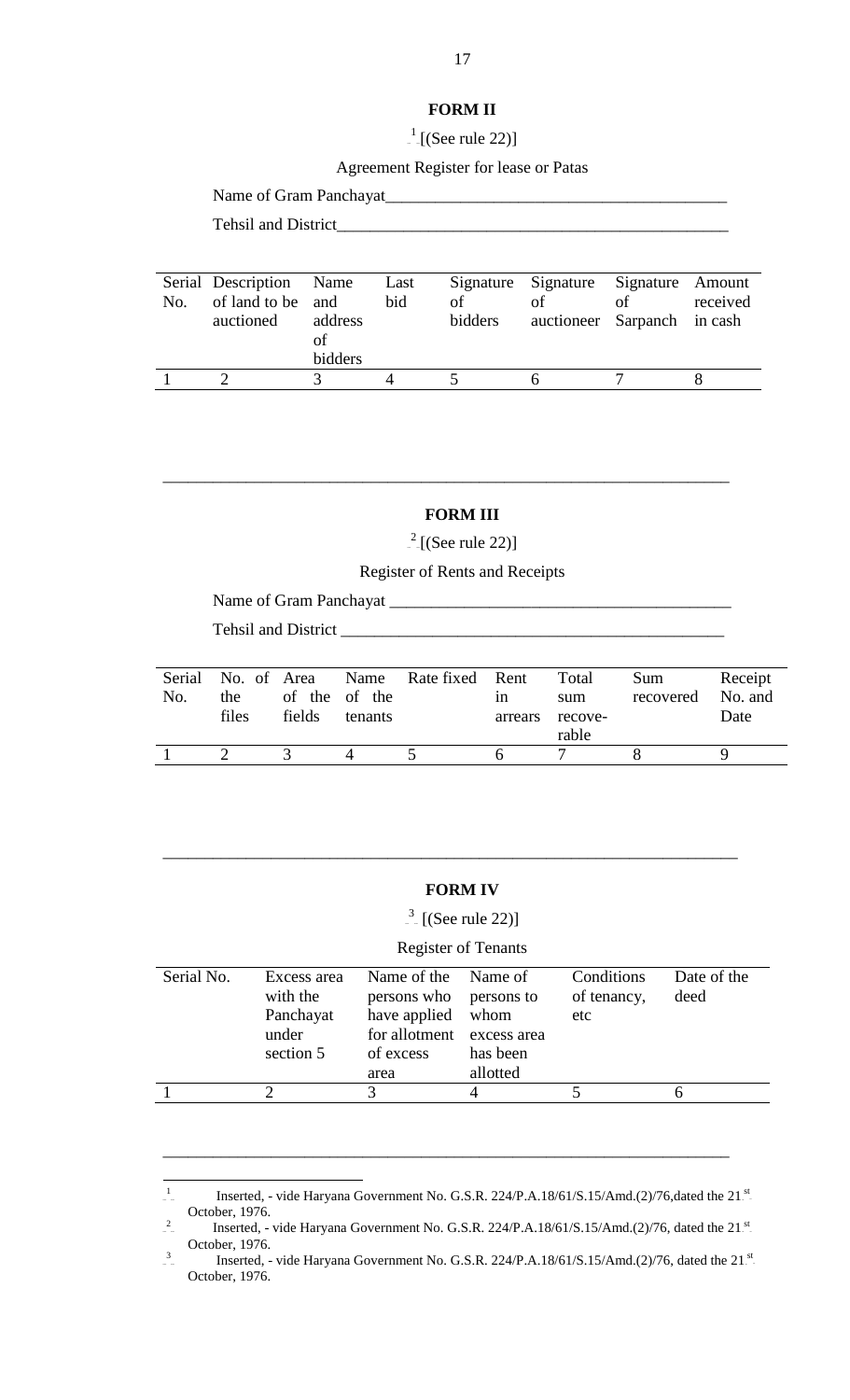### **FORM V**  $\frac{1}{2}$ [(See rule 22)]

This deed of lease made this \_\_\_\_\_ day of \_\_\_\_\_\_\_\_\_\_\_ between the Panchayat \_\_\_\_\_\_\_\_\_\_\_\_\_\_\_\_\_ (hereinafter referred to as the ('lessor') of the one part and Shri \_\_\_\_\_\_\_\_\_\_\_\_\_\_\_\_\_\_\_, son of \_\_\_\_\_\_\_\_\_\_\_\_\_\_\_\_\_ resident of village \_\_\_\_\_\_\_\_\_\_\_\_\_, tehsil \_\_\_\_\_\_\_\_\_\_\_\_\_\_\_\_ district \_\_\_\_\_\_\_\_\_\_\_\_\_\_\_ (hereinafter called the 'lessee' which expression shall include his heirs, executors, administrators, successors and assignees) of the other part.

And, whereas the lessor has agreed to let and the lessee has agreed to take the land hereinafter described and intended to hereby  $2$ -[leased] upon the terms and subject to the conditions hereinafter appearing.

Now, thereafter, this deed witnesseth that the lessor does hereby grant to the lessee through auction a lease of the piece of land measuring \_\_\_\_\_\_ bighas \_\_\_\_\_\_\_ biswa pertaining to Khasra No.\_\_\_\_\_\_\_\_\_\_ situated in village \_\_\_\_\_\_\_\_\_\_\_, tehsil, district \_\_\_\_\_\_\_ to hold the same in accordance with the Punjab Village Common Lands (Regulation) Rules, 1964, and subject to the following conditions:-

(1) The lessee hereby takes the aforesaid land for the term of \_\_\_\_\_\_\_\_\_\_\_\_ year and beginning from Kharif/Rabi \_\_\_\_\_\_ on \_\_\_\_\_\_and thereafter the yearly rent of Rs. per bigha /acre. The lessee has paid Rs. \_\_\_\_\_\_\_ in advance and shall pay to the lessor Rs. \_\_\_\_\_\_\_ for the 1st year on \_\_\_\_\_\_\_\_ and thereafter the yearly rent Rs. \_\_\_\_\_\_\_ shall be paid in the advance in the month of February, every year.

(2) That the lessee shall pay, when due in respect of the said land or any part thereof-

- (a) full assessments, cesses, water rates and other charges imposed by competent authority under any law for the time being in force;
- (b) lease money in accordance with the Punjab Village Common Lands (Regulation) Rules, 1964.

(3) That the lessee shall not assign, transfer in any way, mortgage or sublet the land hereby demised or premises thereon or any part thereof.

(4) That the lessee shall use the land only for the purpose of cultivation of food, fibre or fodder crops according to improved methods of cultivation and for no other purpose.

(5) That the lessee shall be responsible for removing the bushes, leveling the fields, cleaning the Khals, making bunds, clearing the mud out of the water courses etc. in the demised area.

<sup>1</sup> Inserted, - vide Haryana Government No. G.S.R. 224/P.A.  $18/61/S.15/Amd.(2)/76$ , dated the 21<sup>st</sup> October, 1976. 2

Substituted, - vide Haryana Government No. G.S.R. 224/P.A. 18/61/S.15/Amd.(2)/76, dated the  $21<sup>st</sup>$  October, 1976.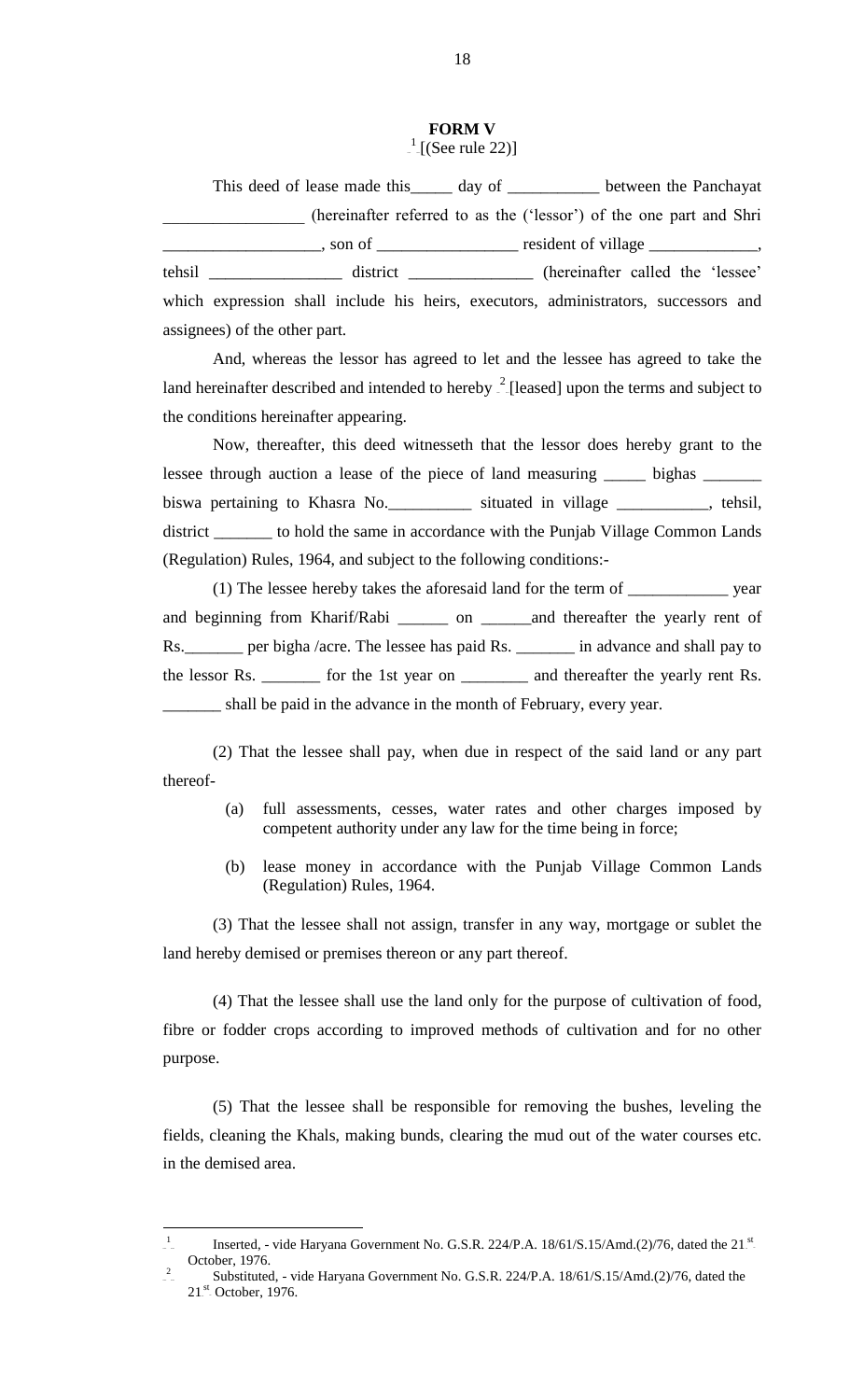(6) That all matters relating to cultivation e.g. ploughing, sowing, watering, cropping, digging manuring, use of fertilizers and control of pests, etc., will be carried out as recommended by the Agriculture Department and under the instructions and guidance of the Extension Officer (Agri), V.L.W. of the area.

(7) That the lessee shall bear full costs of seeds, fertilizer, insecticides. Etc.

(8) That the lessee shall look after the crops, fencing, trees and other necessary fixtures on the land.

(9) That the lessor shall have a right to purchase or exchange the whole of the lessee's produce or a part thereof, at the current market rates for seed purposes.

(10) That the lessee shall have to abide by the Regulation of the Irrigation Department, in default of which, he will have to pay the penalty which may be imposed by the authorities of said Department for wastage of water.

(11) That the lessee can keep two milch cattle and two young stock per plough. The urine and dung, etc. of farm animals shall have to be stored in a manure pit under the instructions of the Extension Officer (Agri.) of the area.

(12) That during the period of lease shall keep his ordinary place of residence at \_\_\_\_\_\_\_\_\_\_\_\_ and shall not reside elsewhere without the permission of Sarpanch.

(13) That if the lessee neglects his duties, the lessor will have the right to get these duties performed at his (lessee's) expense.

(14) That the lessor shall have a right to get damaged from lessee for any loss which may result from his non-compliance with any of the above conditions.

(15) That in the event of lessee's death, his heir shall be allowed to continue the tenancy till the expiry of the lease period. In the event of lessee's leaving the land of his own accord before the expiry lease, he shall forfeit his right to crops and shall not be entitled to any compensation for such forfeiture.

(16) That in case there is breach on the part of the lessee or any of the conditions herein contained and to be observed and performed by him, the lessor or any person authorized by him in his behalf may terminate the lease and re-enter the demised premises and in such case, the lessee shall not be entitled to get any compensation, whatsoever.

(17) That in case the lessee fails to pay the rent or to cultivate the land he shall deliver the possession of the land in question to the Sarpanch of the Panchayat (lessor) or any other person authorized by the lessor. The lessee shall on the expiry of the lease, vacate and give possession of the land to the lessor.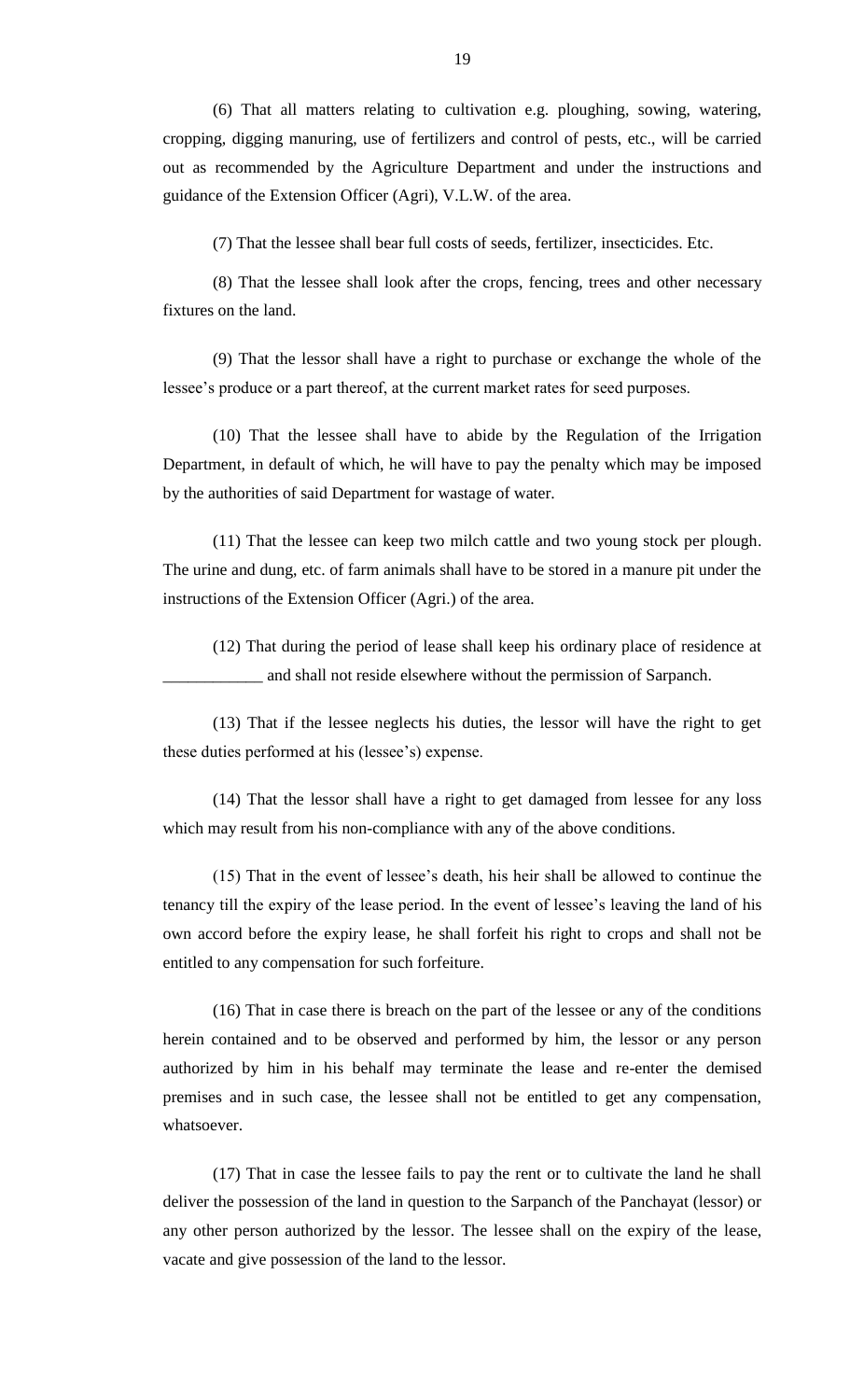(18) That if any difference or dispute shall arise during the pendency of this lease between the parties hereto in regard to any matter or thing concerning this lease and the terms thereof, such difference or dispute shall be referred to the District Development and Panchayat Officer of the district concerned whose decision shall be binding on the parties and shall be final and conclusive.

(19) In witness whereof the parties to this agreement have hereunto set and subscribed their hands on the dates hereinafter mentioned respectively.

Witness Signature of the lessee Revenue ticket, surety, etc.

Witness Signature of Sarpanch/ Panch on behalf of the Panchayat.

> P. Raghavendra Rao, Financial Commissioner and Principal Secretary to Government, Haryana, Development and Panchayats Department.